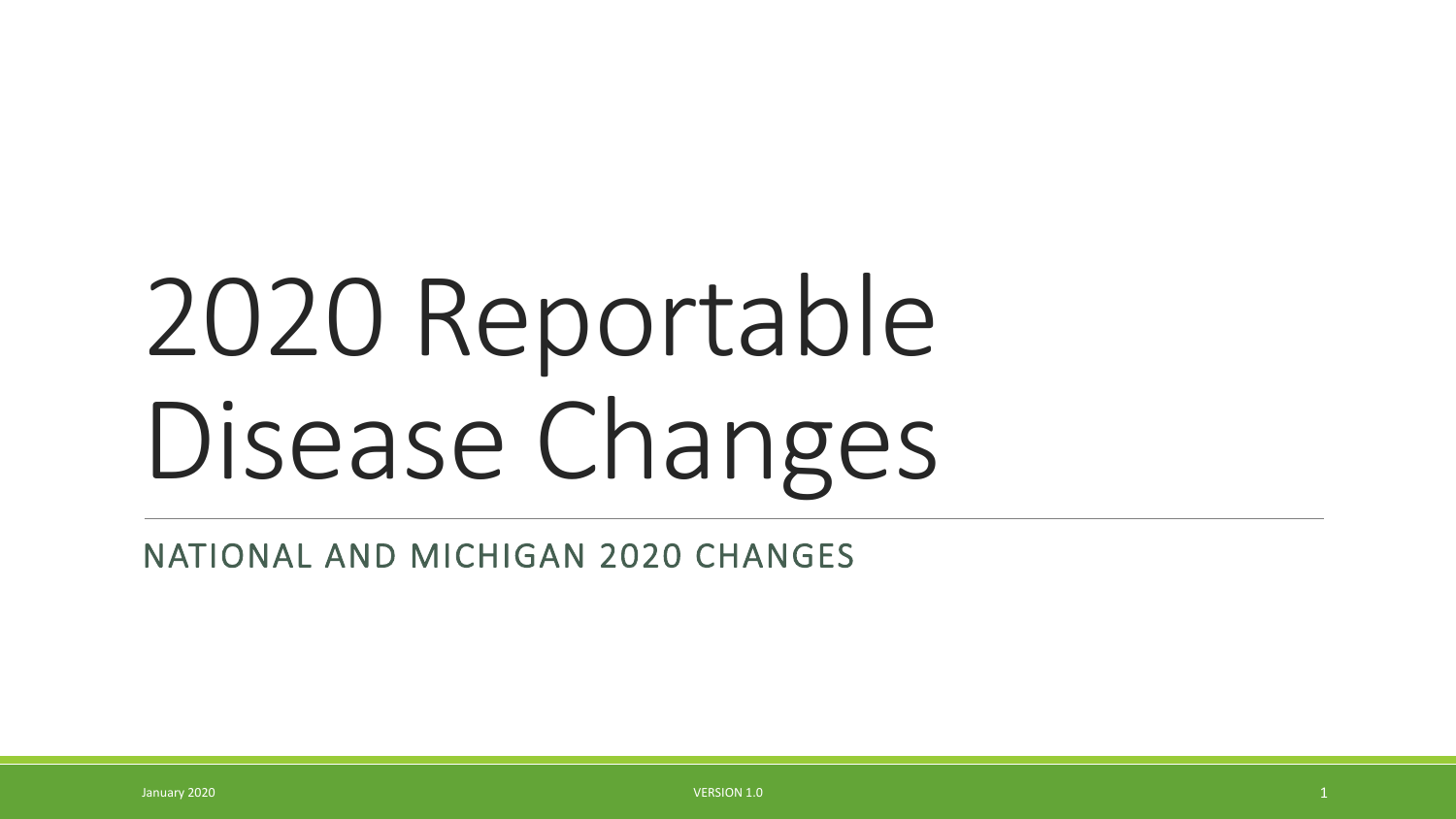# Background

- The National Notifiable Disease Surveillance System (NNDSS) offers surveillance case definitions with a set of uniform criteria used to define diseases for public health surveillance.
- While the list of reportable conditions varies by state, the Council of State and Territorial Epidemiologists (CSTE) has recommended that state health departments report cases of selected diseases to CDC's National Notifiable Diseases Surveillance System (NNDSS). Every year, case definitions are updated using CSTE's Position Statements.
- **In Michigan, reporting of conditions is mandated by the Michigan Public Health Code [Public | 1988**] Act 368 of 1978, 333.5111]. Section 333.5111 mandates that MDHHS annually review, update, and publish the list on the department's website.
- Michigan's reportable disease requirements are updated yearly to reflect changes in national reporting guidance from the Centers for Disease Control and Prevention and CSTE. Changes to the Michigan requirements may also reflect updated laboratory testing capabilities, requests for epidemiologic data, and contacts for local health departments and laboratories.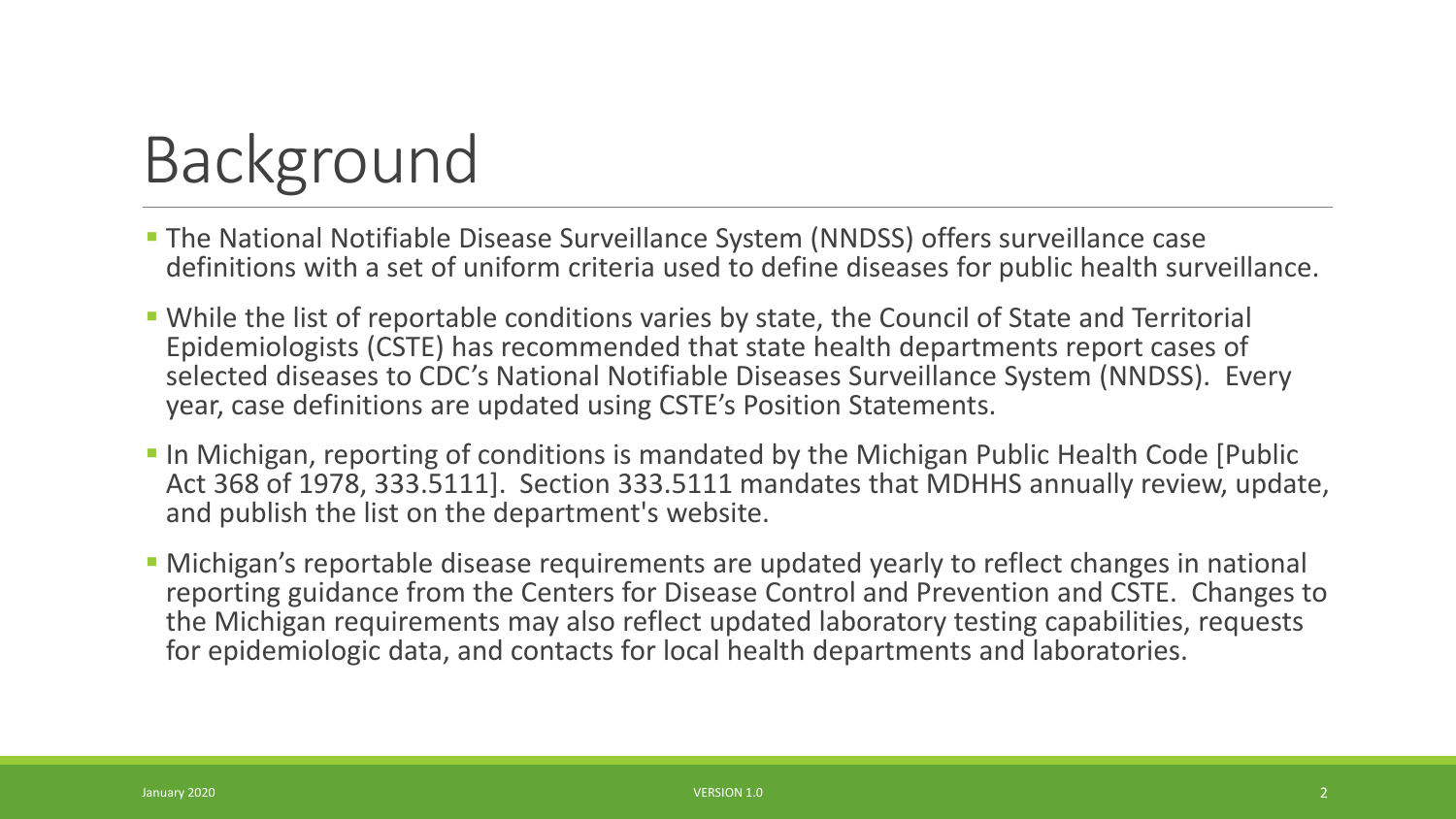# Summary

Revised national surveillance case definitions for 6 nationally notifiable infectious conditions

Hepatitis C, acute & chronic

Legionellosis

**Pertussis** 

Plague

Spotted fever rickettsiosis

Conditions placed under standardized surveillance, but not designated nationally notifiable

Acute flaccid myelitis (AFM) Blastomycosis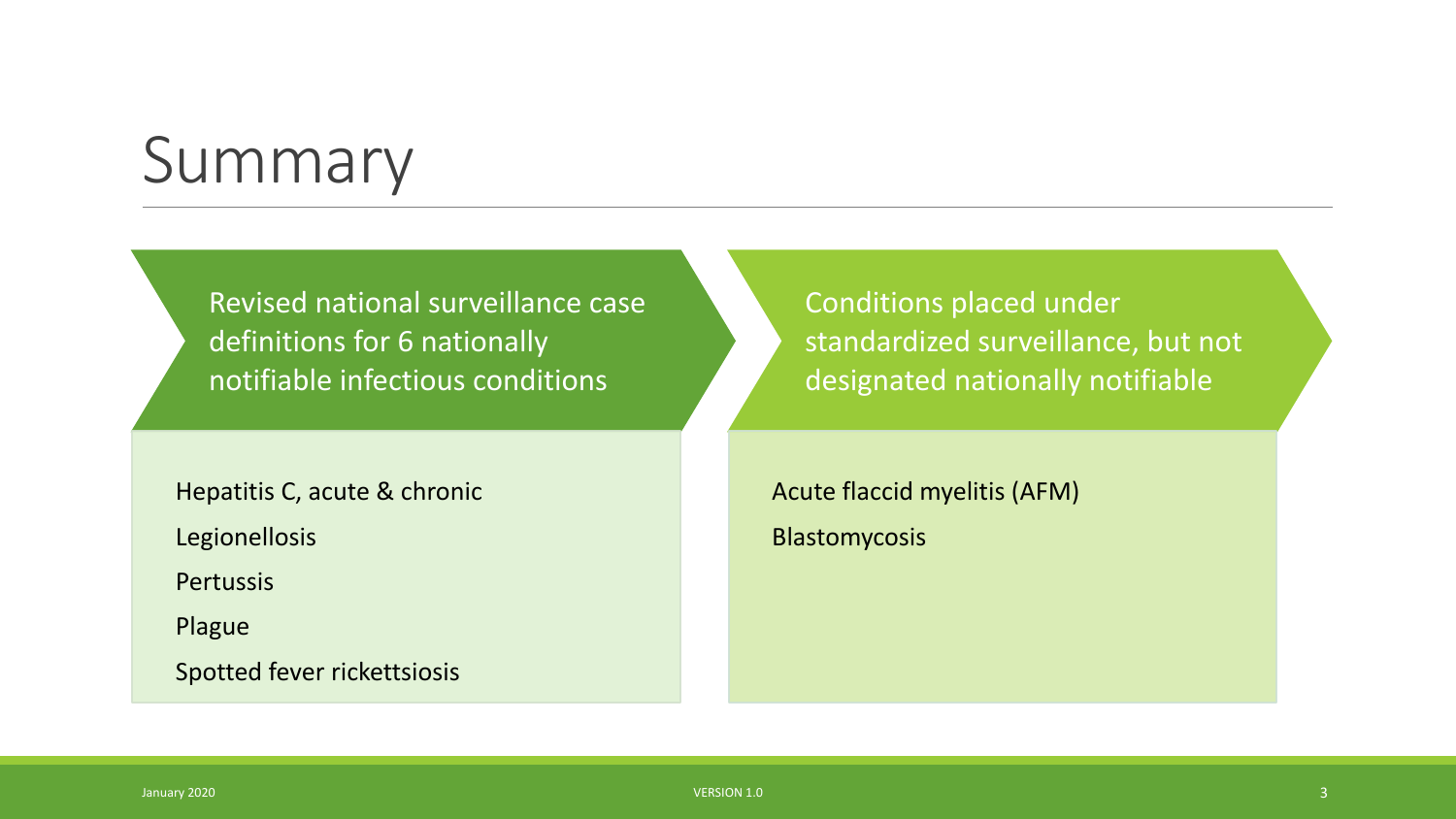# Revised National Case Definition: Hepatitis C, Acute

**Removes the requirement for the presence of a discrete onset of symptoms for acute cases,** use of bilirubin test results are proposed to allow for objective measures of jaundice

Clinical criteria for Acute Hepatitis C now include:

Jaundice, **OR**

- Peak elevated total bilirubin levels >3.0 mg/dL, **OR**
- Serum alanine aminotransferase (ALT) > 200IU/dL, **AND**
- The absence of a more likely diagnosis (which may include evidence of advanced liver disease due to other causes such as alcohol exposure, other viral hepatitis, hemochromatosis, etc.)

•Case Definition: [https://wwwn.cdc.gov/nndss/conditions/hepatitis-c-acute/case-definition/2020](https://wwwn.cdc.gov/nndss/conditions/hepatitis-c-acute/case-definition/2020/)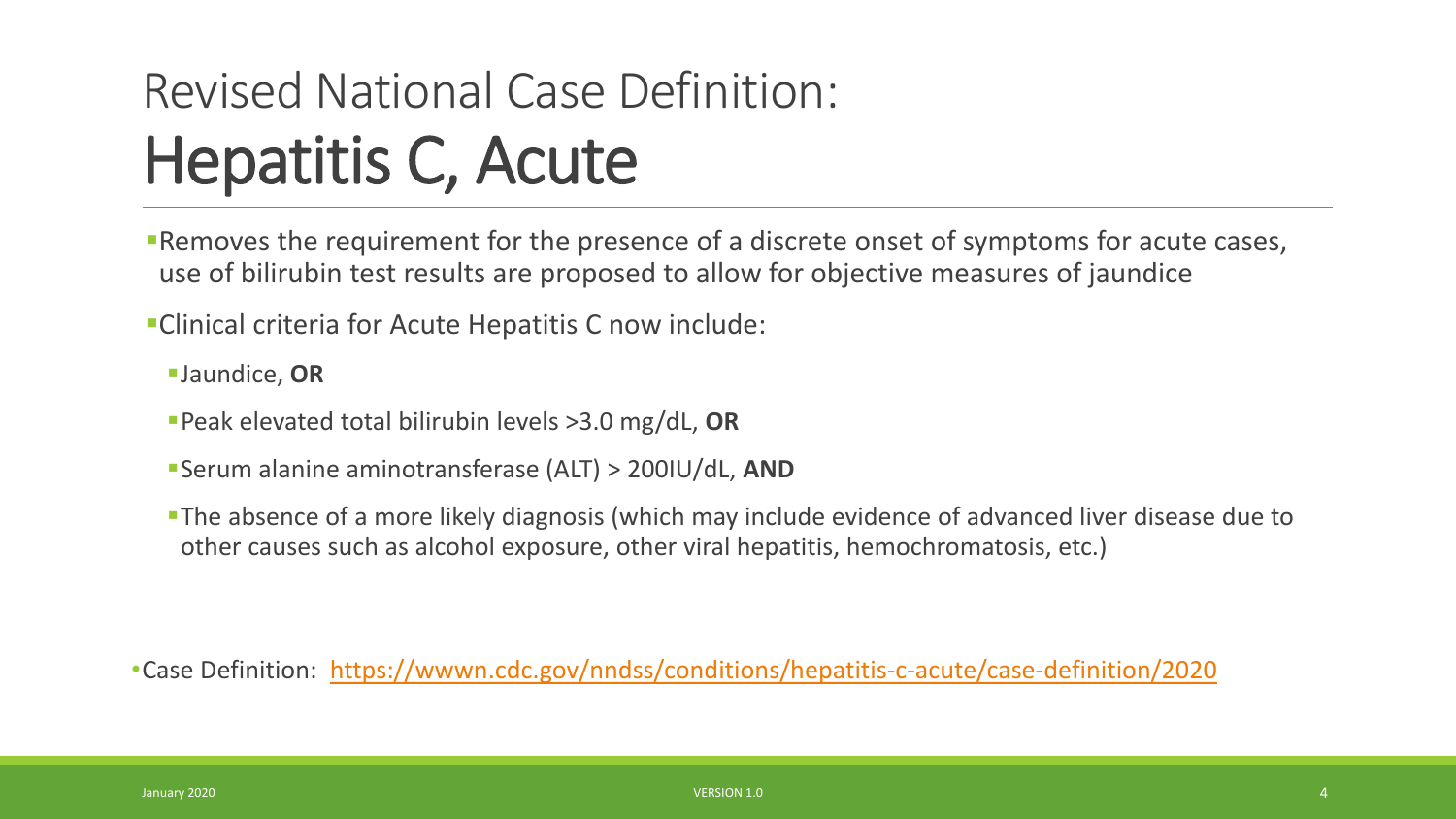### Revised National Case Definition: Hepatitis C, Chronic

- A clarification is made regarding the classification of probable chronic hepatitis C cases.
- **HCV** antibody positive cases that have evidence of having cleared their infection (i.e., HCV RNA negative) at the time of initial report should not be notified to CDC NNDSS as a probable chronic case.
- **Example 2** Cases that have evidence of having cleared the infection at the time of initial report or are considered false positive should not be reported.
- If evidence indicating resolution of infection is received within the calendar year of a case being reported, the case status should be changed to "not a case." If evidence indicating resolution of infection is received after the calendar year of the initials case report, the case status should not be modified as it was a confirmed case at the time of the first report.

Case Definition: <https://wwwn.cdc.gov/nndss/conditions/hepatitis-c-chronic/case-definition/2020/>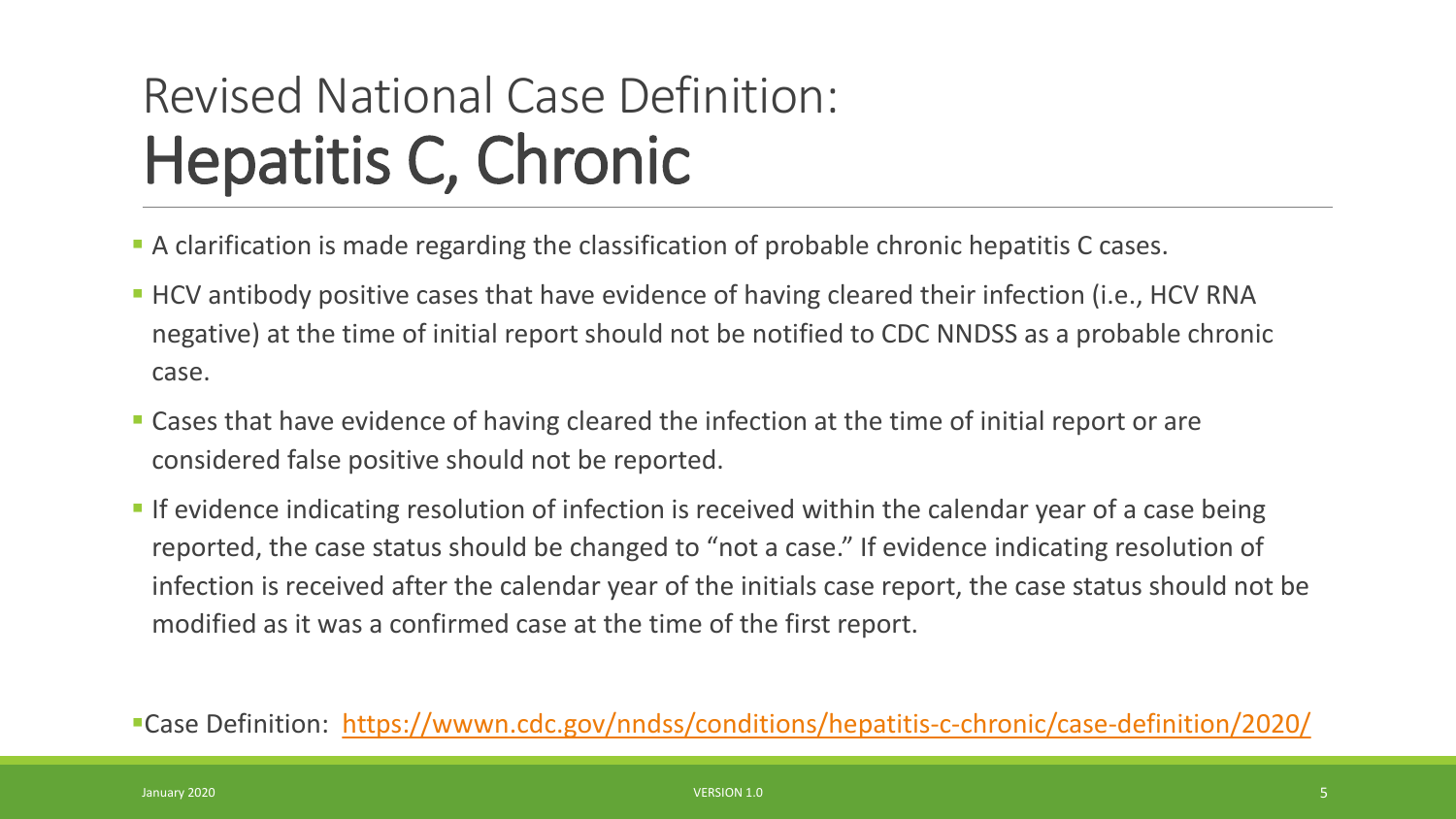| 2020 Hepatitis C Case Classification Table                                                                              |                                                                                                                                                                              |                               |
|-------------------------------------------------------------------------------------------------------------------------|------------------------------------------------------------------------------------------------------------------------------------------------------------------------------|-------------------------------|
| Updated classification rules to<br>be applied in cases reported on<br>01/01/2020 and thereafter.                        | One or more of the following: Jaundice, OR bilirubin levels<br>≥3.0 mg/dL, OR ALT >200 IU/L, AND<br>the absence of a more likely diagnosis $AND$ age >36 months <sup>1</sup> |                               |
|                                                                                                                         | No OR Unknown                                                                                                                                                                | <b>Yes</b>                    |
| HCV Antibody Positive <sup>2</sup><br>AND<br><b>HCV Nucleic Acid Test Unknown</b><br><b>OR HCV Antigen Test Unknown</b> | Probable, Chronic                                                                                                                                                            | Probable, Acute               |
| <b>HCV Nucleic Acid Test Positive<sup>3</sup></b><br><b>OR</b> HCV Antigen Test <b>Positive</b>                         | Confirmed, Chronic                                                                                                                                                           | Confirmed, Acute <sup>4</sup> |
| <b>HCV Nucleic Acid Test Negative</b>                                                                                   | Not a Case                                                                                                                                                                   | Not a case                    |

<sup>1</sup>All HCV cases should be >36 months of age, unless known to have been exposed non-perinatally.

<sup>2</sup>Any antibody result, regardless of the signal-to-cutoff ratio; includes rapid tests

<sup>3</sup>Nucleic Acid Tests for HCV include Quantitative HCV RNA tests, Qualitative HCV RNA tests, and HCV Genotype tests <sup>4</sup>Automatically classify as Confirmed, Acute for a seroconversion if a negative HCV lab test is followed within 12 months by a positive HCV lab test, in the absence of a more likely diagnosis

Michigan Hepatitis C **Classification** Table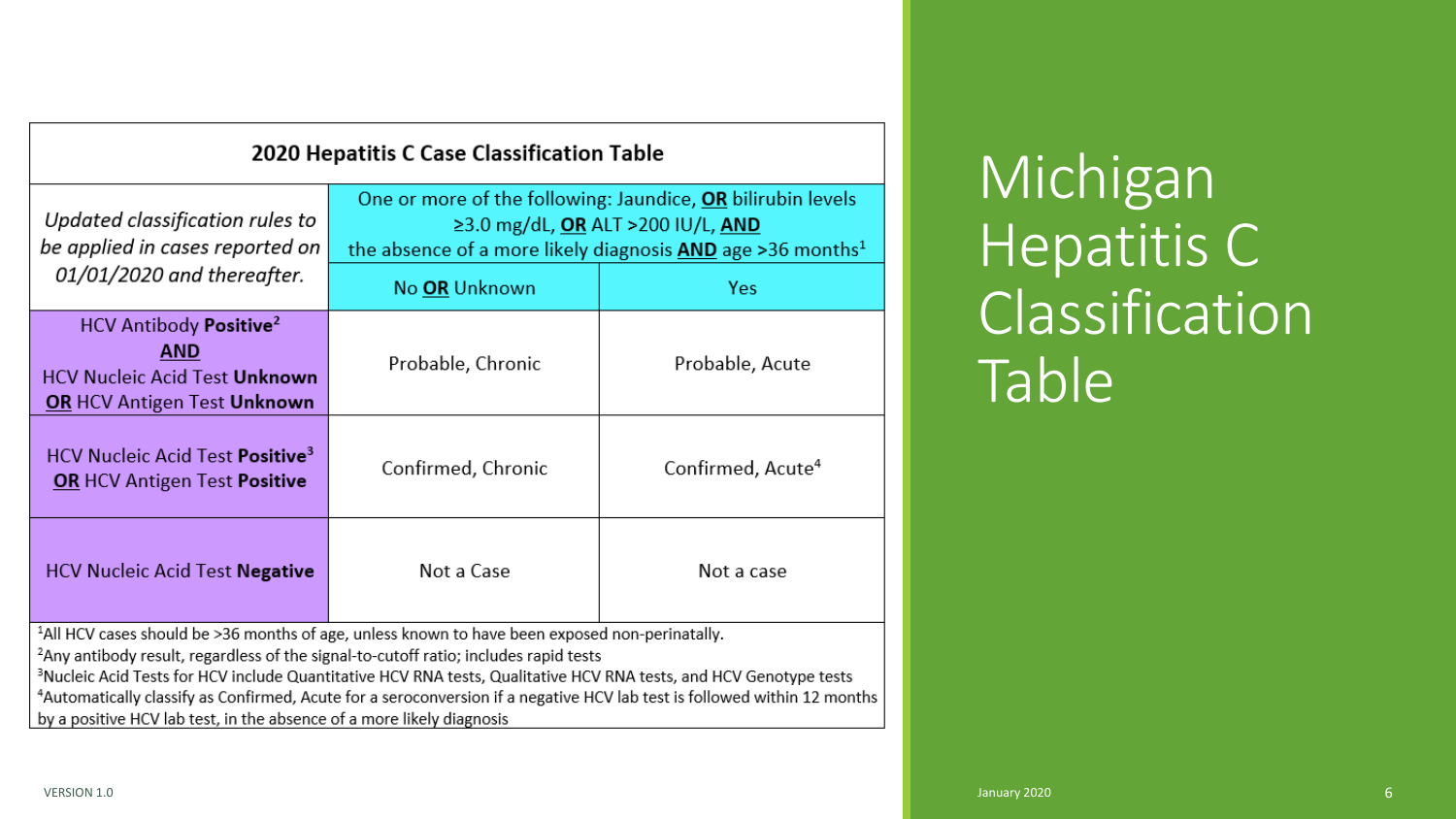- Addition of new clinical criteria (e.g. extrapulmonary legionellosis), updated laboratory criteria, and the addition of probable case classification for cases with an epidemiologic linkage.
- Expands timeframe for exposure history data collection from 10 days to 14 days for Legionnaire's disease.
- **Clinical Criteria**: Legionellosis is associated with three clinically and epidemiologically distinct illness: Legionnaire's disease, Pontiac Fever, or extrapulmonary legionellosis.
	- **Legionnaires' disease (LD):** presents as pneumonia, diagnosed clinically and/or radiographically
	- **Pontiac fever (PF):** milder, flu-like illness. PF does not present as pneumonia
	- **Extrapulmonary legionellosis (XPL):** clinical evidence of disease at an extrapulmonary site and diagnostic testing indicates evidence of *Legionella* at that site. Disease sites may be outside the lungs (for example, associated with endocarditis, wound infection, joint infection, graft infection).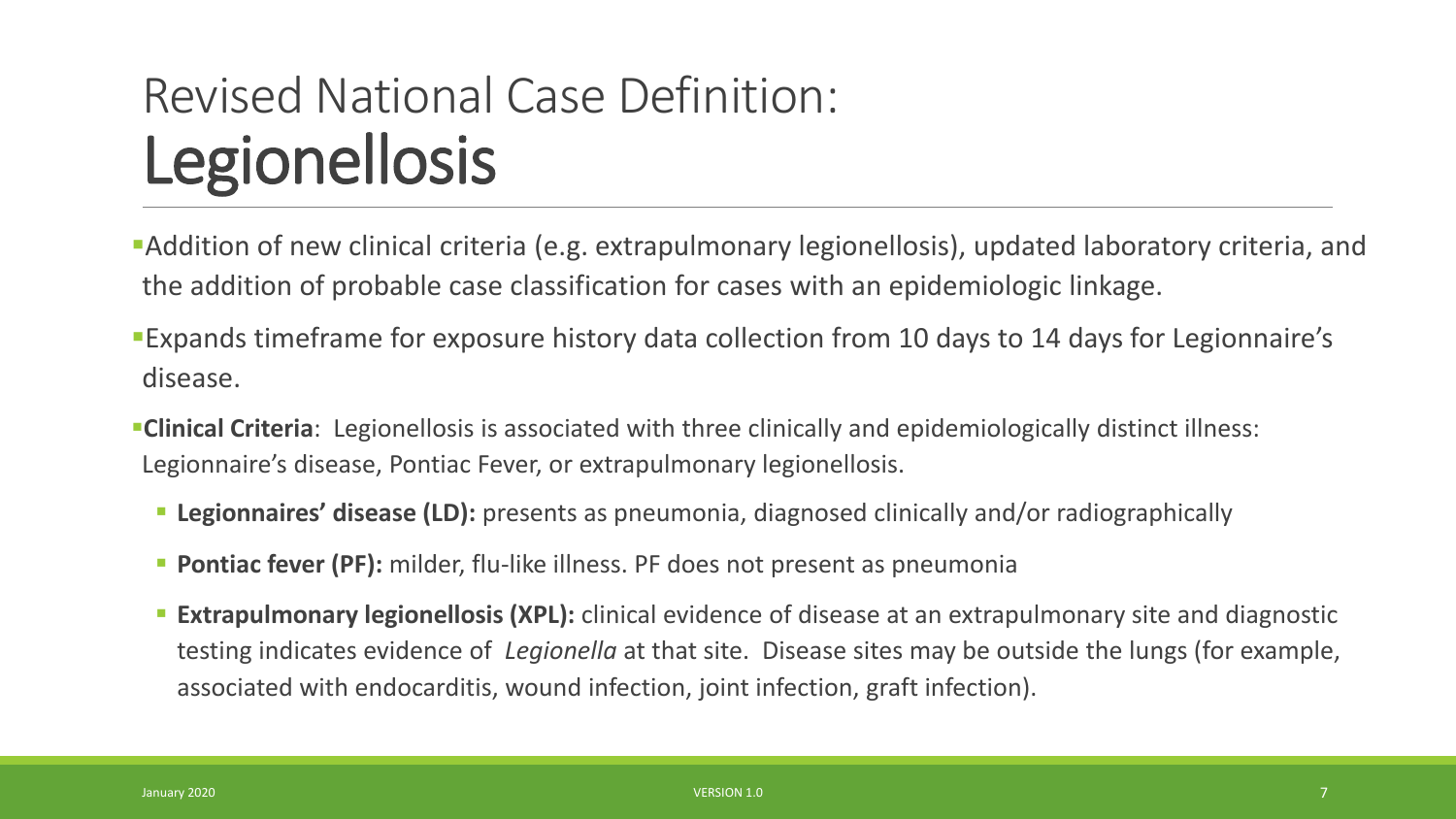#### **Laboratory Criteria**

Confirmatory laboratory evidence:

- Isolation of any *Legionella* organism from lower respiratory secretions, lung tissue, pleural fluid, or extrapulmonary site
- Detection of any *Legionella* species from lower respiratory secretions, lung tissue, pleural fluid, or extrapulmonary site by a validated nucleic acid amplification test
- Detection of *Legionella pneumophila* serogroup 1 antigen in urine using validated reagents
- Fourfold or greater rise in specific serum antibody titer to *Legionella pneumophila* serogroup 1 using validated reagents

Presumptive laboratory evidence: None required for case classification

Supportive laboratory evidence:

- Fourfold or greater rise in antibody titer to specific species or serogroups of *Legionella* other than *L. pneumophila* serogroup 1 (e.g., *L. micdadei*, *L. pneumophila* serogroup 6)
- Fourfold or greater rise in antibody titer to multiple species of *Legionella* using pooled antigens.
- Detection of specific *Legionella* antigen or staining of the organism in lower respiratory secretions, lung tissue, pleural fluid, or extrapulmonary site associated with clinical disease by direct fluorescent antibody (DFA) staining, immunohistochemistry (IHC), or other similar method, using validated reagents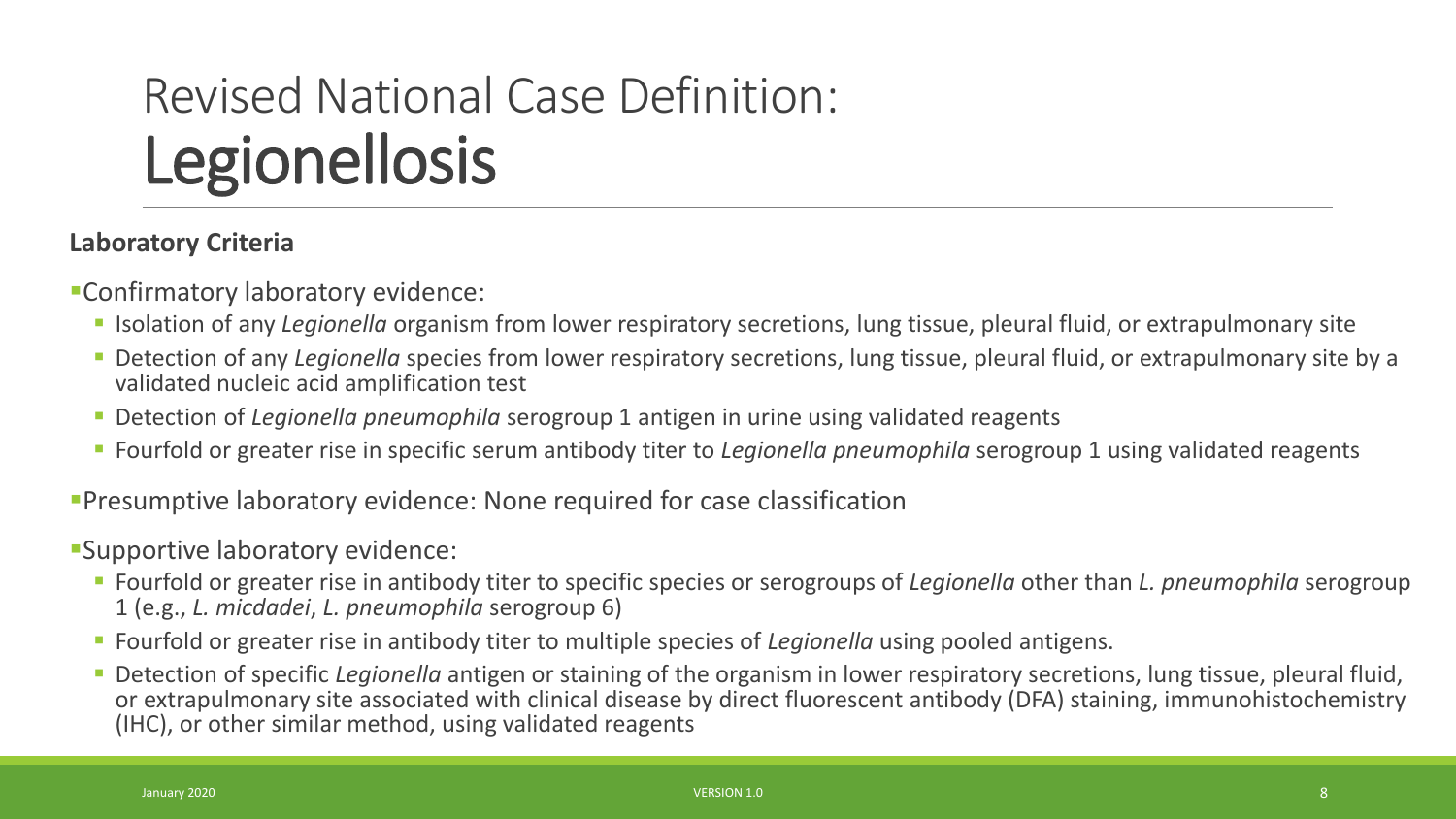#### **Epidemiologic Linkage**

Epidemiologic link to a setting with a confirmed source of *Legionella* (e.g., positive environmental sampling result associated with a cruise ship, public accommodation, cooling tower, etc.).

#### **OR**

Epidemiologic link to a setting with a suspected source of *Legionella* that is associated with at least one confirmed case.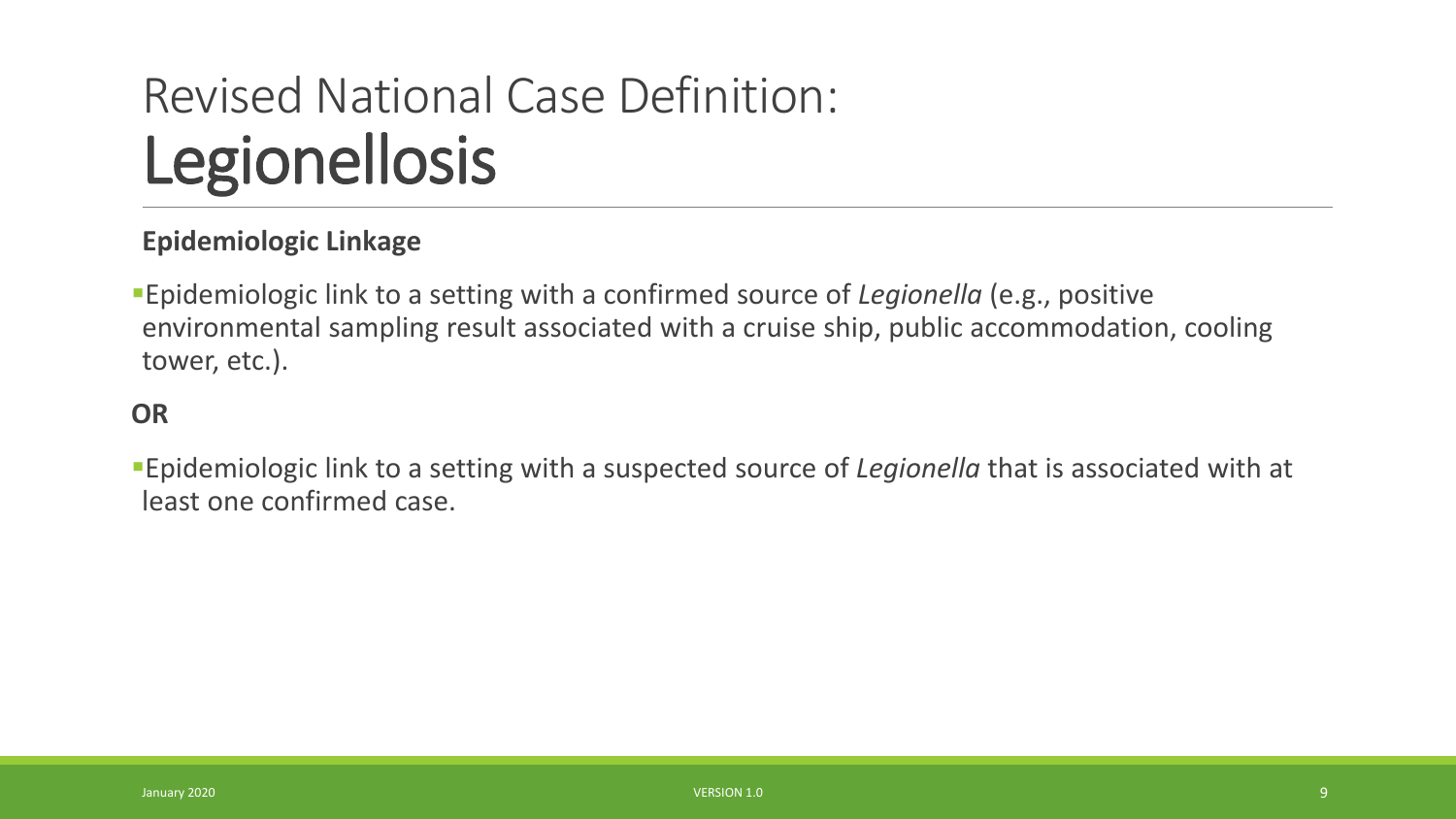**Suspect Legionellosis:** A clinically compatible case of legionellosis (Legionnaire's Disease, Pontiac Fever, or Extrapulmonary) with supportive laboratory evidence for *Legionella*

**Probable:** 

- **Legionnaires' disease:** A clinically compatible case with an epidemiologic link during the **14** days before onset of symptoms
- **Probable Pontiac fever:** A clinically compatible case with an epidemiologic link during the **3** days before onset of symptoms
- **Confirmed Legionellosis:** A clinically compatible case of legionellosis (Legionnaire's Disease, Pontiac Fever, or Extrapulmonary ) with confirmatory laboratory evidence for *Legionella*.
- Case Definition: <https://wwwn.cdc.gov/nndss/conditions/legionellosis/case-definition/2020/>

#### **Healthcare-Associated Legionnaire's Disease Case Definition**

**Presumptive:** A case with ≥10 days of continuous stay at a healthcare facility during the 14 days before onset of symptoms

**Possible:** A case that spent a portion of the 14 days before date of symptom onset in one or more healthcare facilities, but does not meet the criteria for presumptive LD.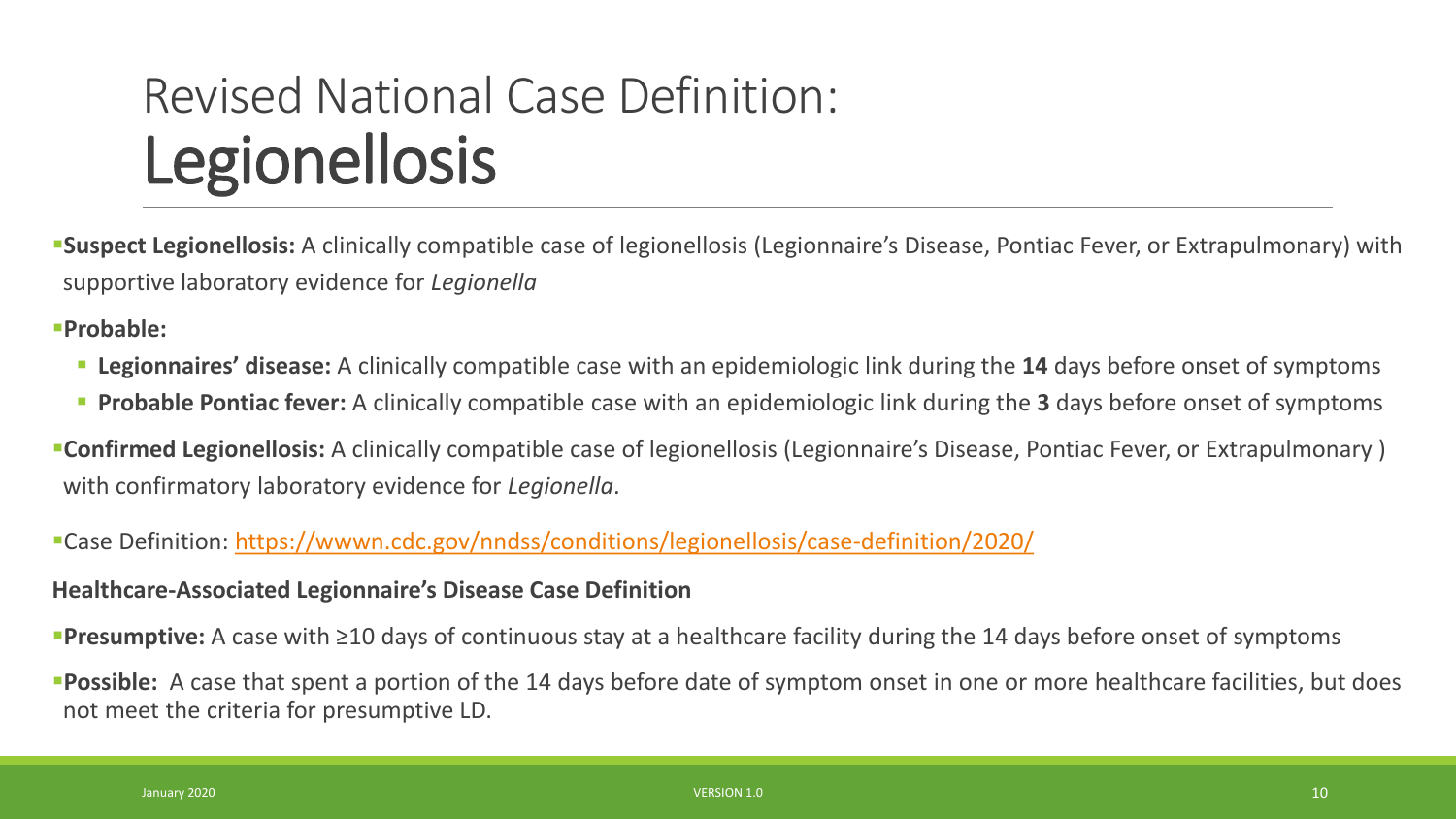### Revised National Case Definition: Pertussis

•Changes to the case definition to better capture pertussis cases across all age groups.

•Classifies all PCR positive cases as confirmed, regardless of cough duration or presence of a pertussis symptoms.

•Restricts the confirmed classification to cases with confirmatory lab testing and eliminates agespecific classifications.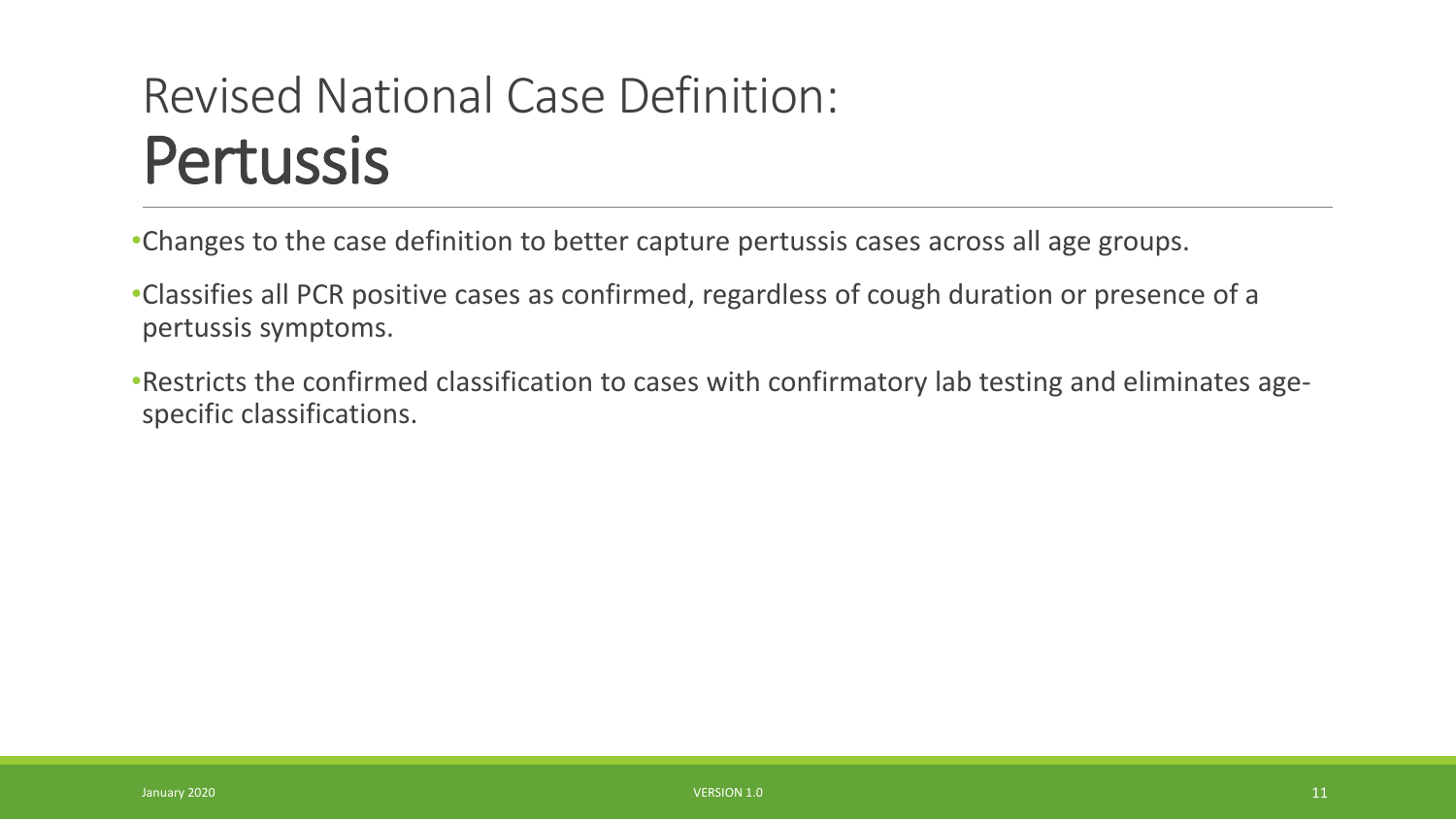### Revised National Case Definition: Pertussis

**Clinical Criteria:** In the absence of a more likely diagnosis, a cough illness lasting ≥2 weeks, with at least one of the following signs or symptoms:

- Paroxysms of coughing; **OR**
- **Inspiratory whoop; OR**
- **Post-tussive vomiting; OR**
- **Apnea (with or without cyanosis)**

#### **Laboratory Criteria**

- **If** Isolation of *B. pertussis* from a clinical specimen
- Positive Polymerase Chain Reaction (PCR) for *B. pertussis*

**Epidemiologic Linkage:** Contact with a laboratory-confirmed case of pertussis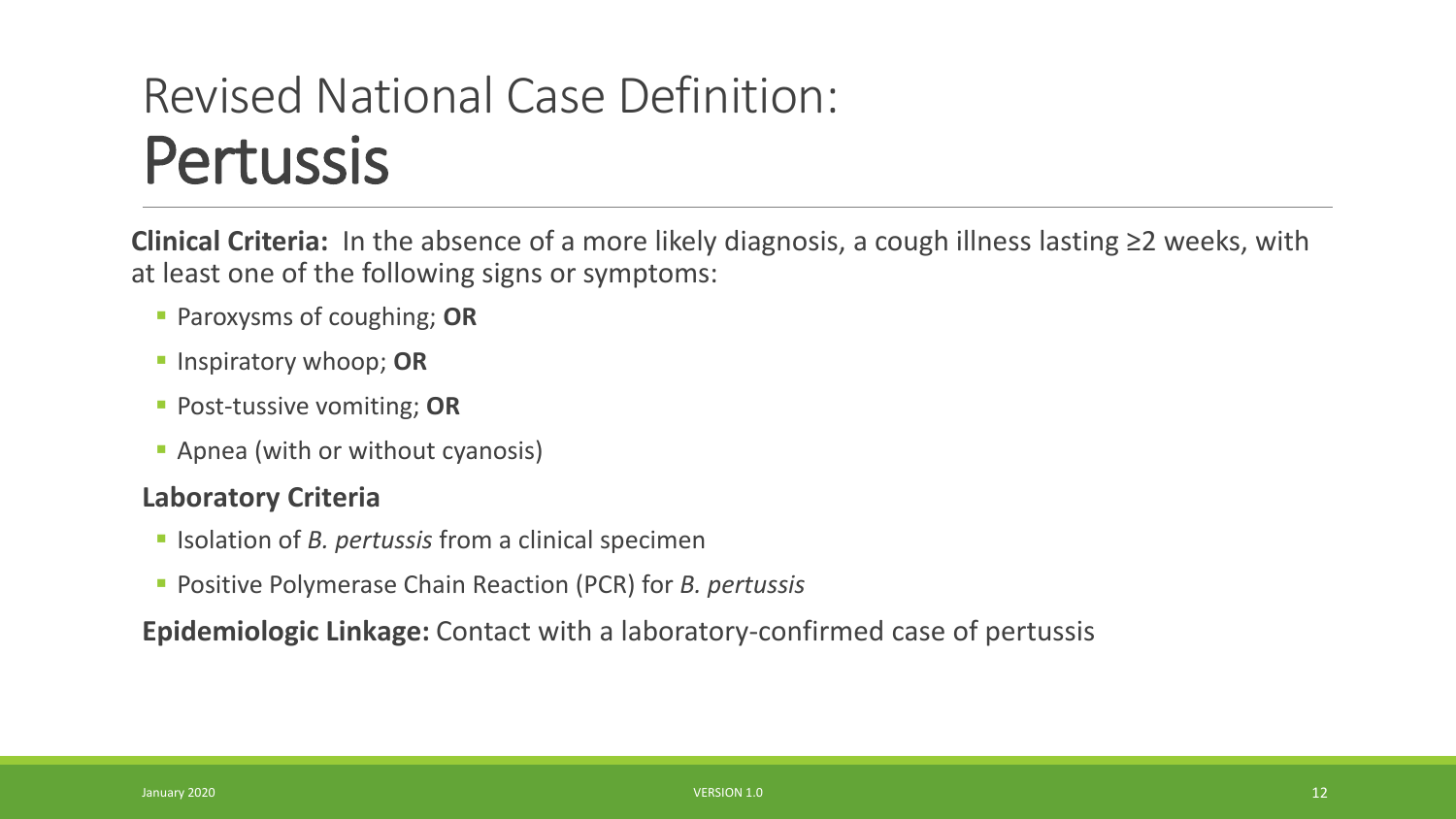### Revised National Case Definition: Pertussis

#### **Case Classification**

#### **Probable:**

- In the absence of a more likely diagnosis, illness meeting the clinical criteria OR
- I llness with cough of any duration, with at least one of the following signs or symptoms:
	- **Paroxysms of coughing; or**
	- **Inspiratory whoop; or**
	- **Post-tussive vomiting; or**
	- Apnea (with or without cyanosis) **AND**
	- Contact with a laboratory confirmed case (epidemiologic linkage)
- **Confirmed:** Acute cough illness of any duration, with
	- Isolation of *B. pertussis* from a clinical specimen **OR**
	- PCR positive for *B. pertussis*

Case Definition: <https://wwwn.cdc.gov/nndss/conditions/pertussis/case-definition/2020/>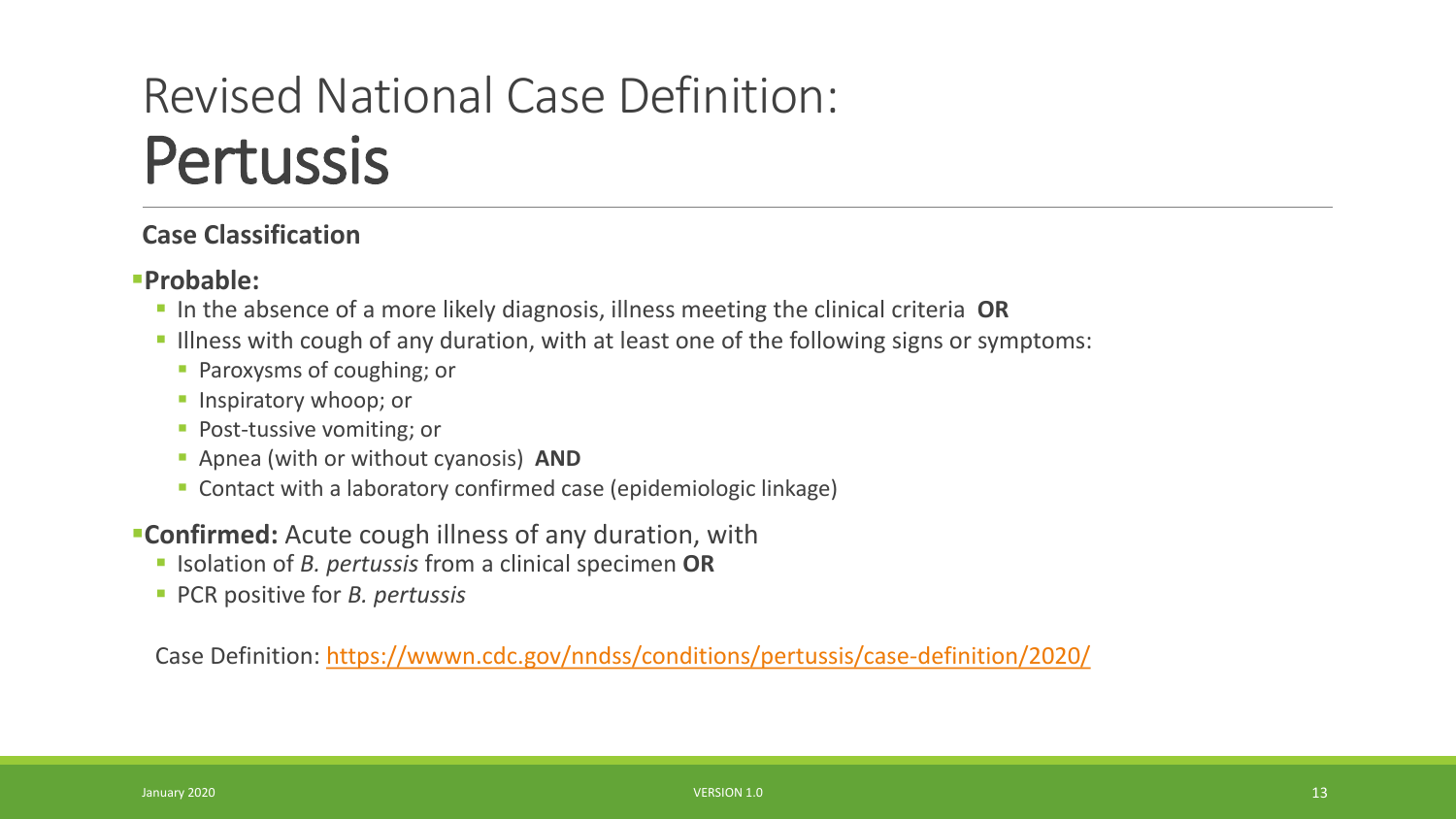•Incorporates newer laboratory diagnostics (PCR and immunohistochemical assays).

•Allows for clinically compatible illness that may not align with a discrete clinical syndrome such as a non-specific febrile illness that may be present early in the disease course.

•Allows for epidemiologic linkage to provide supportive evidence to case classification.

#### **Clinical Criteria**

An illness characterized by acute onset of fever as reported by the patient or healthcare provider with or without one or more of the following specific clinical manifestations:

- Regional lymphadenitis (bubonic plague)
- Septicemia (septicemic plague)
- **Pneumonia (pneumonic plague)**
- Pharyngitis with cervical lymphadenitis (pharyngeal plague)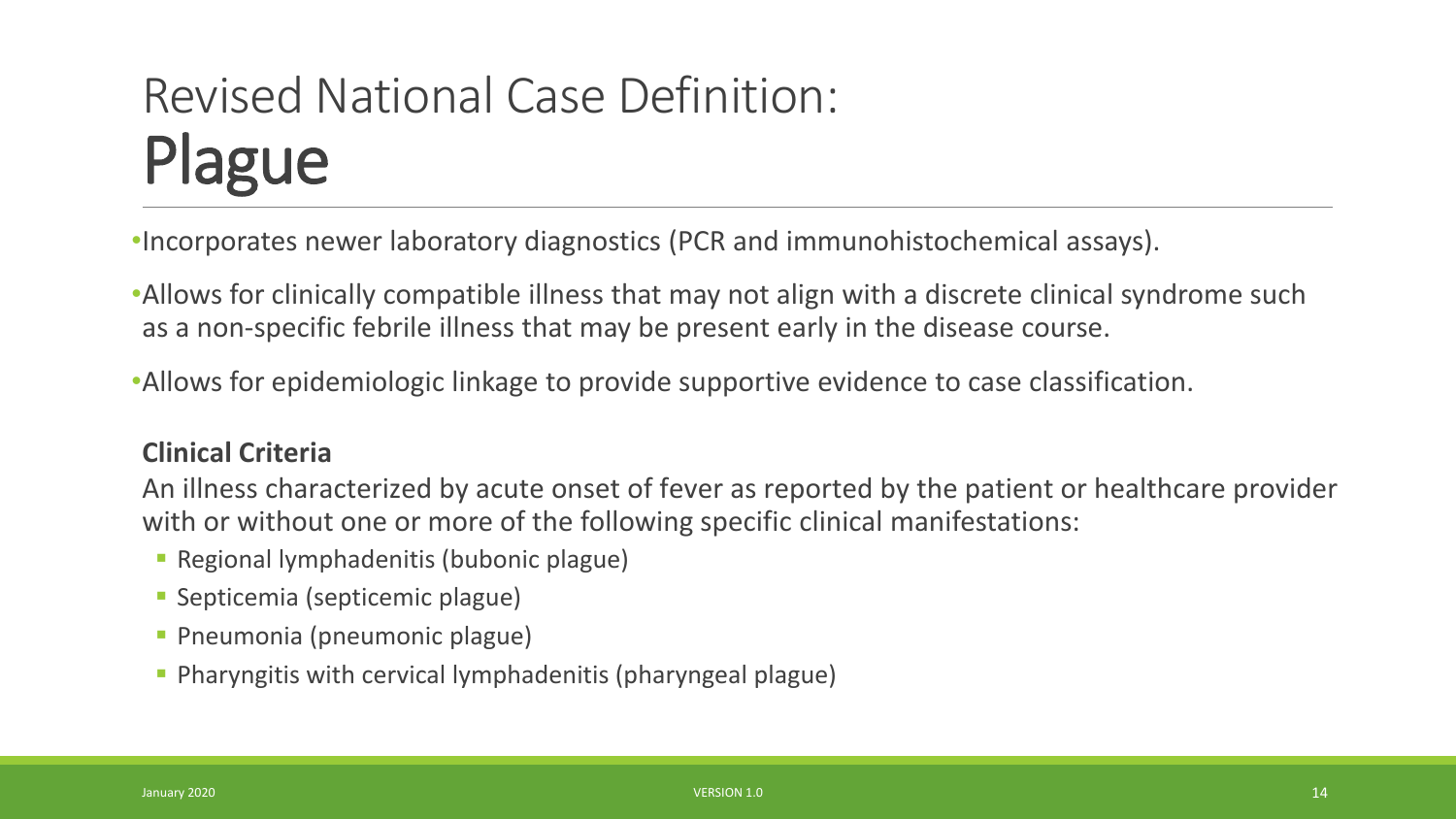#### **Laboratory Criteria**

*Confirmatory laboratory evidence:* 

- Isolation of *Y. pestis* from a clinical specimen with culture identification validated by a secondary assay (e.g., bacteriophage lysis assay, direct fluorescent antibody assay) as performed by a CDC or Laboratory Response Network (LRN) laboratory, **OR**
- Fourfold or greater change in paired serum antibody titer to *Y. pestis* F1 antigen

#### *Presumptive laboratory evidence\*:*

- Elevated serum antibody titer(s) to *Yersinia pestis* fraction 1 (F1) antigen (without documented fourfold or greater change) in a patient with no history of plague vaccination, **OR**
- Detection of *Yersinia pestis* specific DNA or antigens, including F1 antigen, in a clinical specimen by direct fluorescent antibody assay (DFA), immunohistochemical assay (IHC), or polymerase chain reaction (PCR)

\*Other laboratory tests, including rapid bedside tests, are in use in some low resourced international settings but are not recommended as laboratory evidence of plague infection in the United States.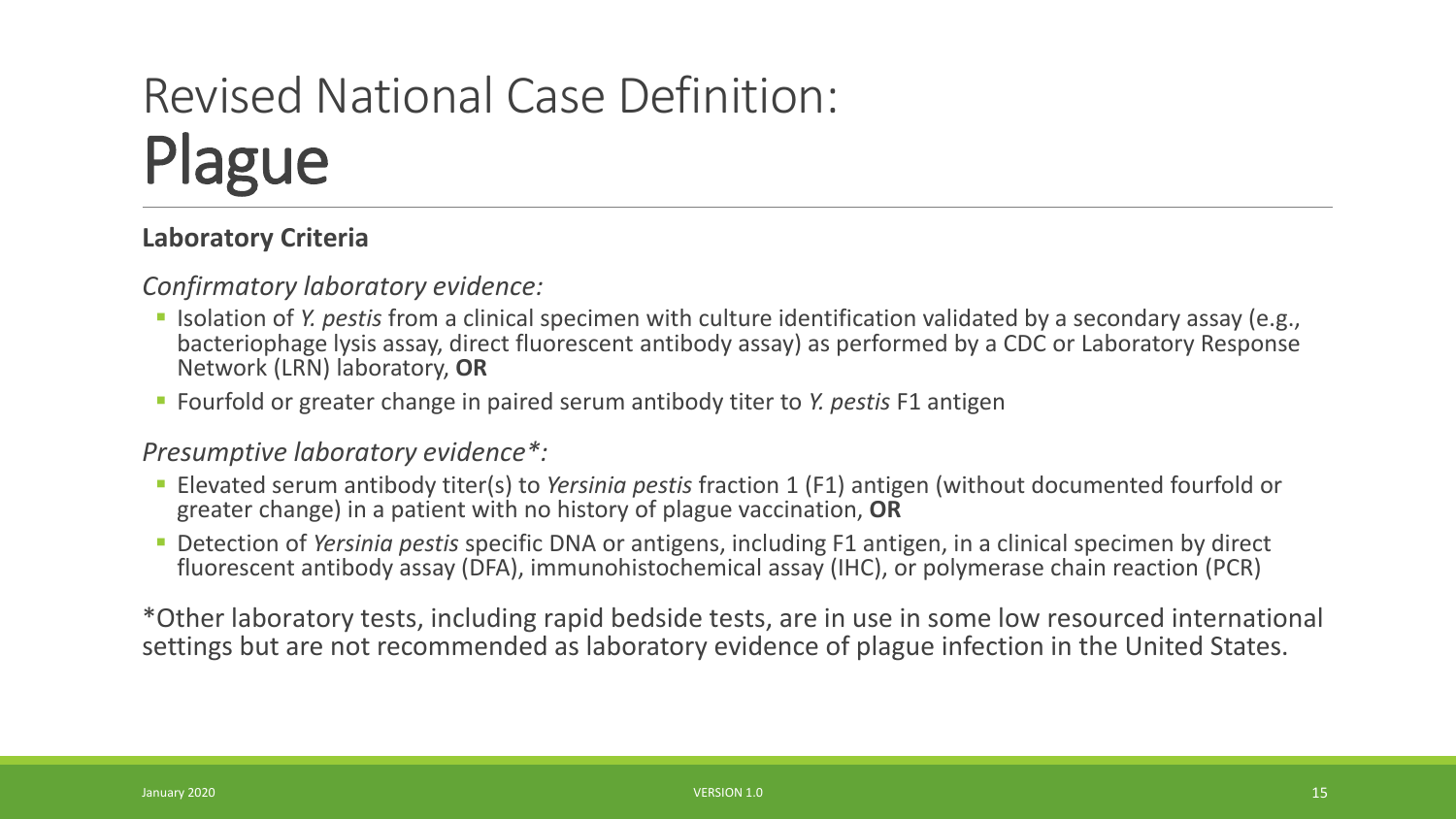#### **Epidemiologic Linkage**

- Person that is epidemiologically linked to a person or animals with confirmatory laboratory evidence within the prior two weeks;
- Close contact with a confirmed pneumonic plague case, including but not limited to presence within two meters of a person with active cough due to pneumonic plague; or
- A person that lives in, or has traveled within two weeks of illness onset to a geographicallylocalized area with confirmed plague epizootic activity in fleas or animals as determined by the relevant local authorities

#### **Criteria to Distinguish a New Case from an Existing Case**

Serial or subsequent plague infections in one individual should only be counted if there is a new epidemiologically-compatible exposure and new onset of symptoms.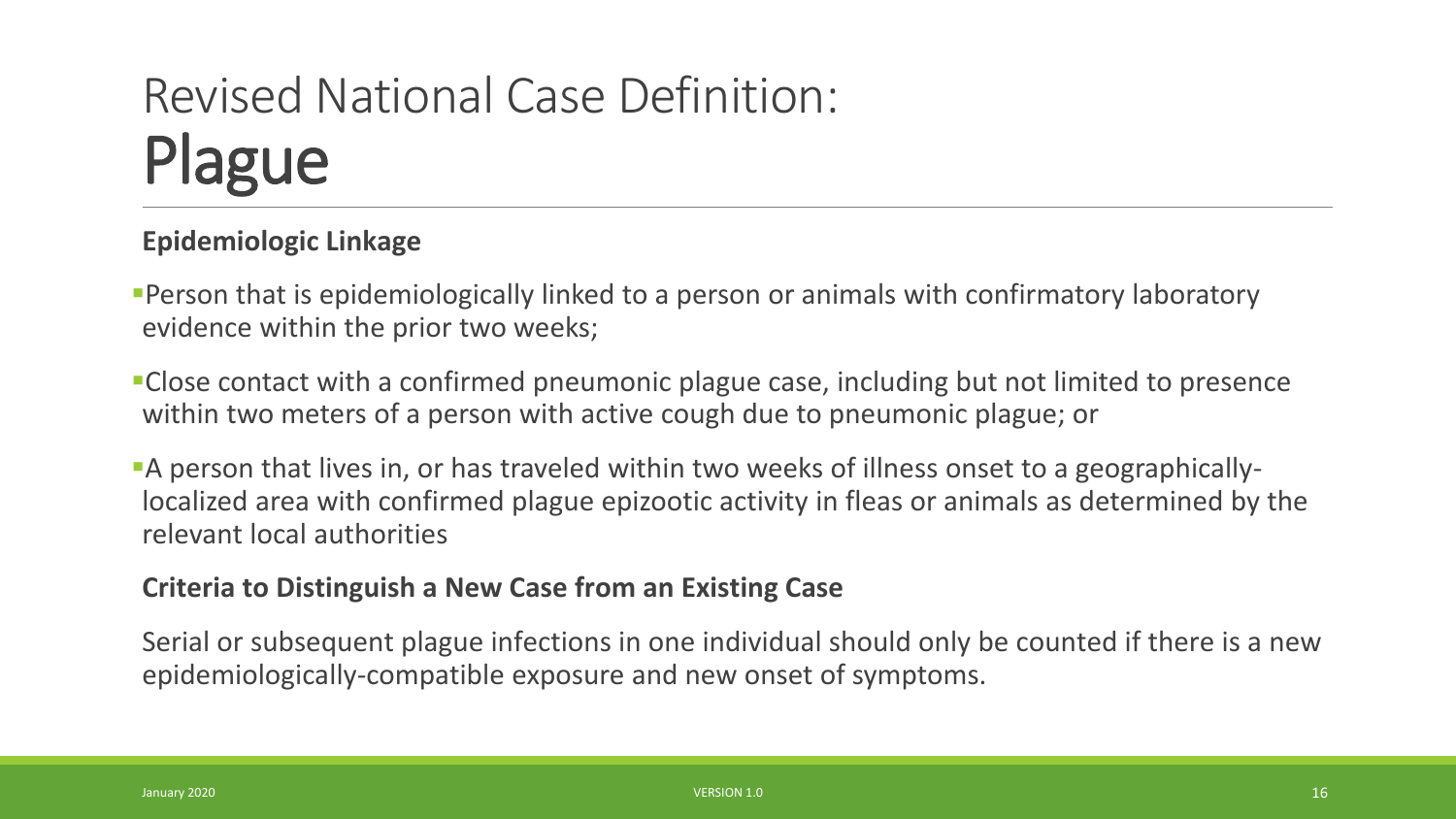#### **Case Classification**

#### **Suspect**

- A clinically-compatible case with epidemiologic linkage without laboratory evidence, **OR**
- Confirmed or presumptive laboratory evidence without any associated clinical information
- **Probable :** A clinically-compatible case with presumptive laboratory evidence without epidemiologic linkage in absence of an alternative diagnosis

#### **Confirmed**

- A clinically-compatible case with confirmatory laboratory evidence, **OR**
- A clinically-compatible case with presumptive laboratory evidence AND epidemiologic linkage

Case definition:<https://wwwn.cdc.gov/nndss/conditions/plague/case-definition/2020/>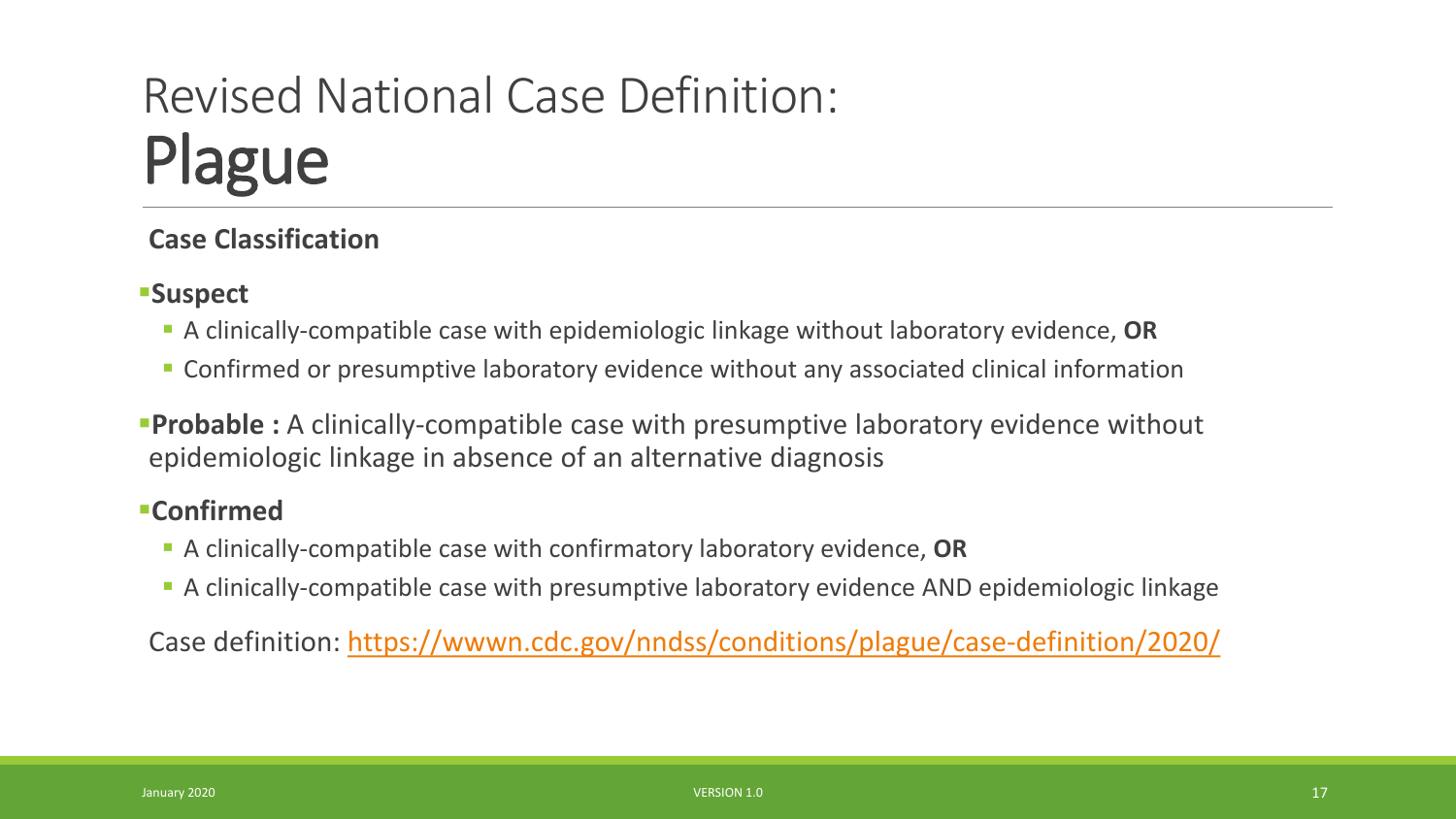### Revised National Case Definition: Spotted fever rickettsiosis (includes Rocky Mountain Spotted Fever)

Updates the lab criteria used to classify SFR to help focus investigations towards suspect patients more likely to be cases.

**Clinical Criteria:** Fever as reported by the patient or a healthcare provider, AND one or more of the following: rash, eschar, headache, myalgia, anemia, thrombocytopenia, or any hepatic transaminase elevation.

#### **Laboratory Criteria**

*Confirmatory laboratory evidence:* 

Detection of SFGR nucleic acid in a clinical specimen via amplification of a *Rickettsia* genus- or species-specific target by Polymerase Chain Reaction (PCR) assay, **OR**

Serological evidence of a fourfold increase in IgG-specific antibody titer reactive with SFGR antigen by indirect immunofluorescence antibody assays (IFA) between paired serum specimens (one taken in the first two weeks after illness onset and a second taken two to ten weeks after acute specimen collection)\*, **OR**

Demonstration of SFGR antigen in a biopsy or autopsy specimen by immunohistochemical methods (IHC), **OR**

Isolation of SFGR from a clinical specimen in cell culture and molecular confirmation (e.g., PCR or sequence)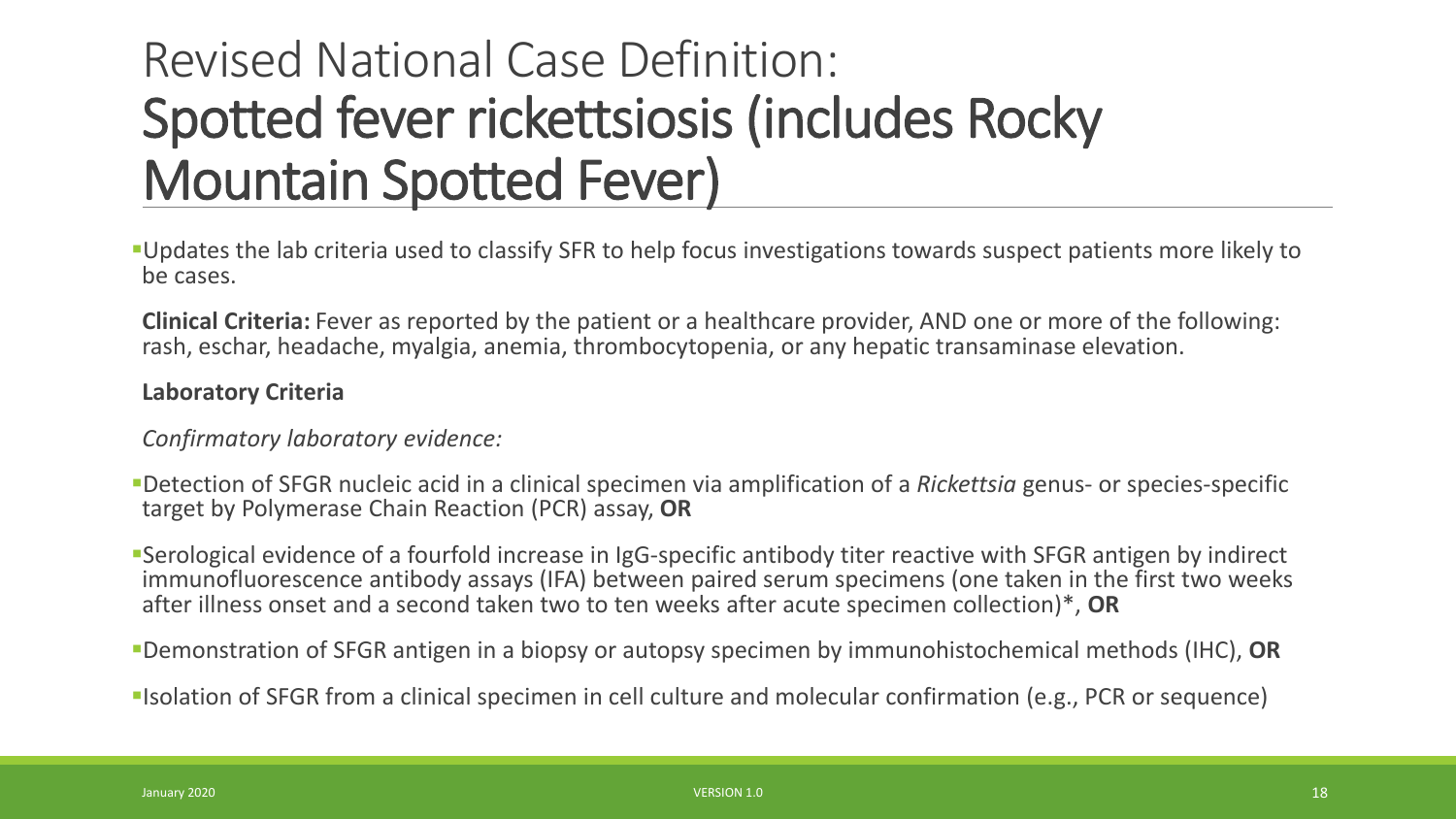### Revised National Case Definition: Spotted fever rickettsiosis (includes Rocky Mountain Spotted Fever)

#### **Laboratory Criteria (continued)**

*Presumptive laboratory evidence:* Serologic evidence of elevated IgG antibody at a titer ≥1:128 reactive with SFGR antigen by IFA in a sample taken within 60 days of illness onset.\*\*

*Supportive laboratory evidence:* Serologic evidence of elevated IgG antibody at a titer <1:128 reactive with SFGR antigen by IFA in a sample taken within 60 days of illness onset.

\*A four-fold rise in titer should not be excluded (as confirmatory laboratory criteria) if the acute and convalescent specimens are collected within two weeks of one another. \*\*This includes paired serum specimens without evidence of fourfold rise in titer, but with at least one single titer≥1:128 in IgG-specific antibody titers reactive with SFGR antigen by IFA.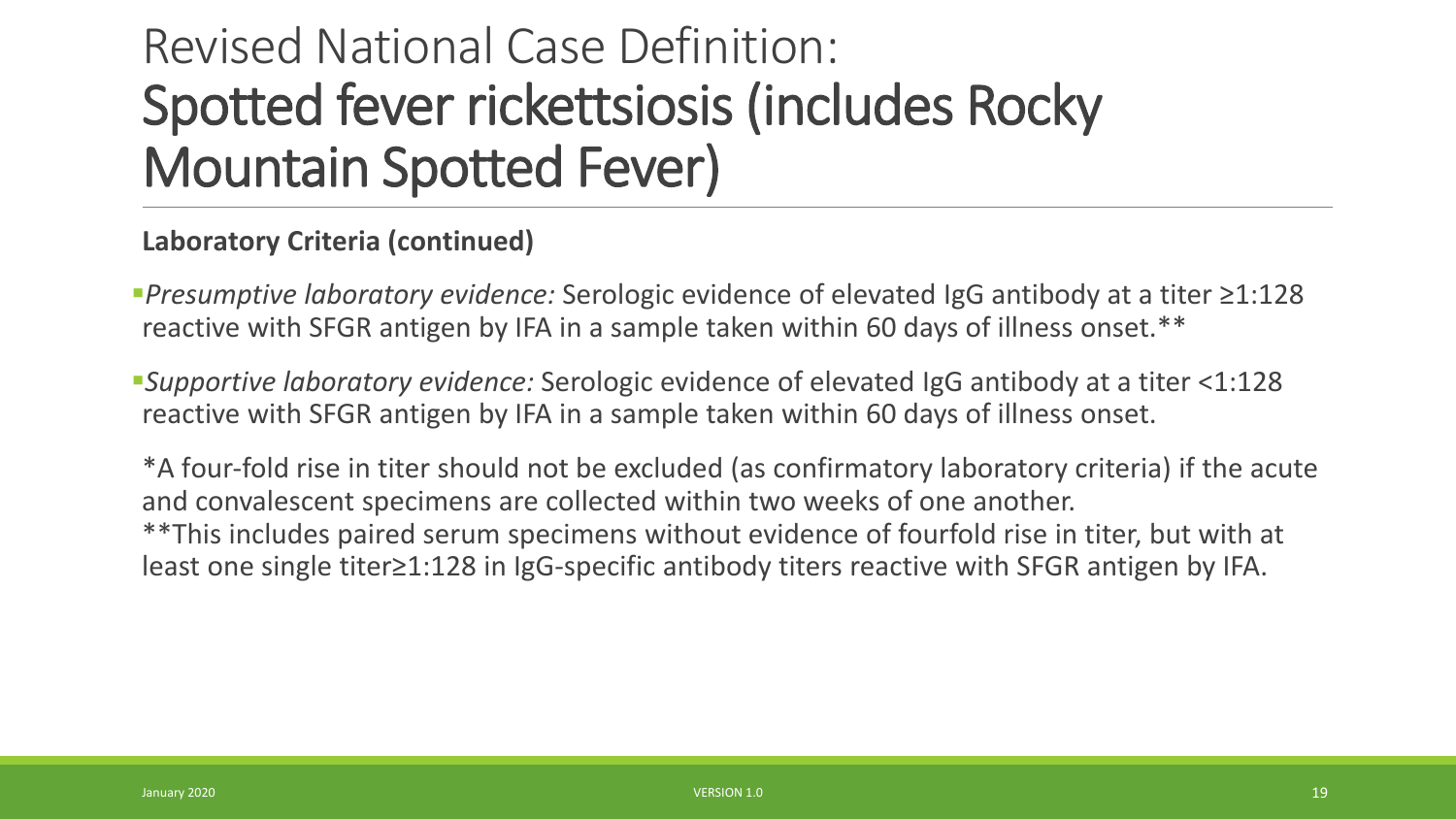### Revised National Case Definition: Spotted fever rickettsiosis (includes Rocky Mountain Spotted Fever)

#### **Case Classification**

- **Suspect:**
	- A case with confirmatory or presumptive laboratory evidence of infection with no clinical information available, **OR**
	- A clinically compatible case (meets clinical criteria) that has supportive laboratory evidence.
- **Probable:** A clinically compatible case (meets clinical criteria) that has presumptive laboratory evidence.
- **Confirmed:** A clinically compatible case (meets clinical criteria) that is laboratory confirmed.

Case Definition: <https://wwwn.cdc.gov/nndss/conditions/spotted-fever-rickettsiosis/case-definition/2020/>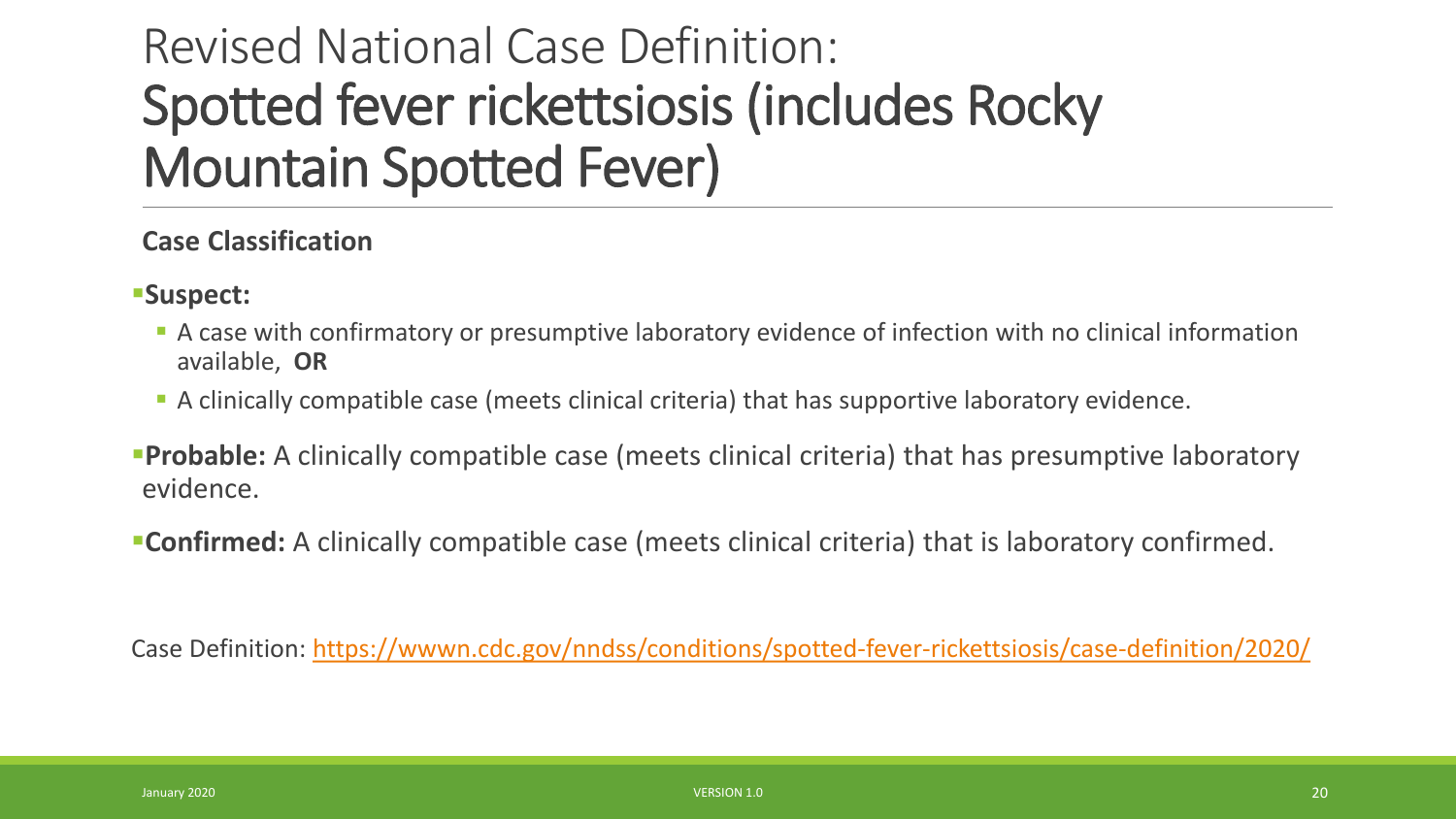### Conditions with revised or new definitions that are not nationally reportable

#### **Acute Flaccid Myelitis (AFM) (Reportable in Michigan)**

- **Revises the laboratory/imaging criteria.**
- **Confirmed Case Classification:** Revised to include persons meeting the clinical criteria with confirmatory labs/imaging evidence and absence of a clear alternative diagnosis attributable to a nationally notifiable condition.
- **Probable Case Classification**: Revised to remove the requirement of pleocytosis and include persons meeting the clinical criteria with presumptive lab/imaging evidence and absence of a clear alternative diagnosis to a nationally notifiable condition.
- **Suspect Case Classification:** Created to include persons meeting the clinical criteria but for whom available information is insufficient to classify the case as confirmed or probable.
- Case definition available at:<https://wwwn.cdc.gov/nndss/conditions/acute-flaccid-myelitis/case-definition/2020/>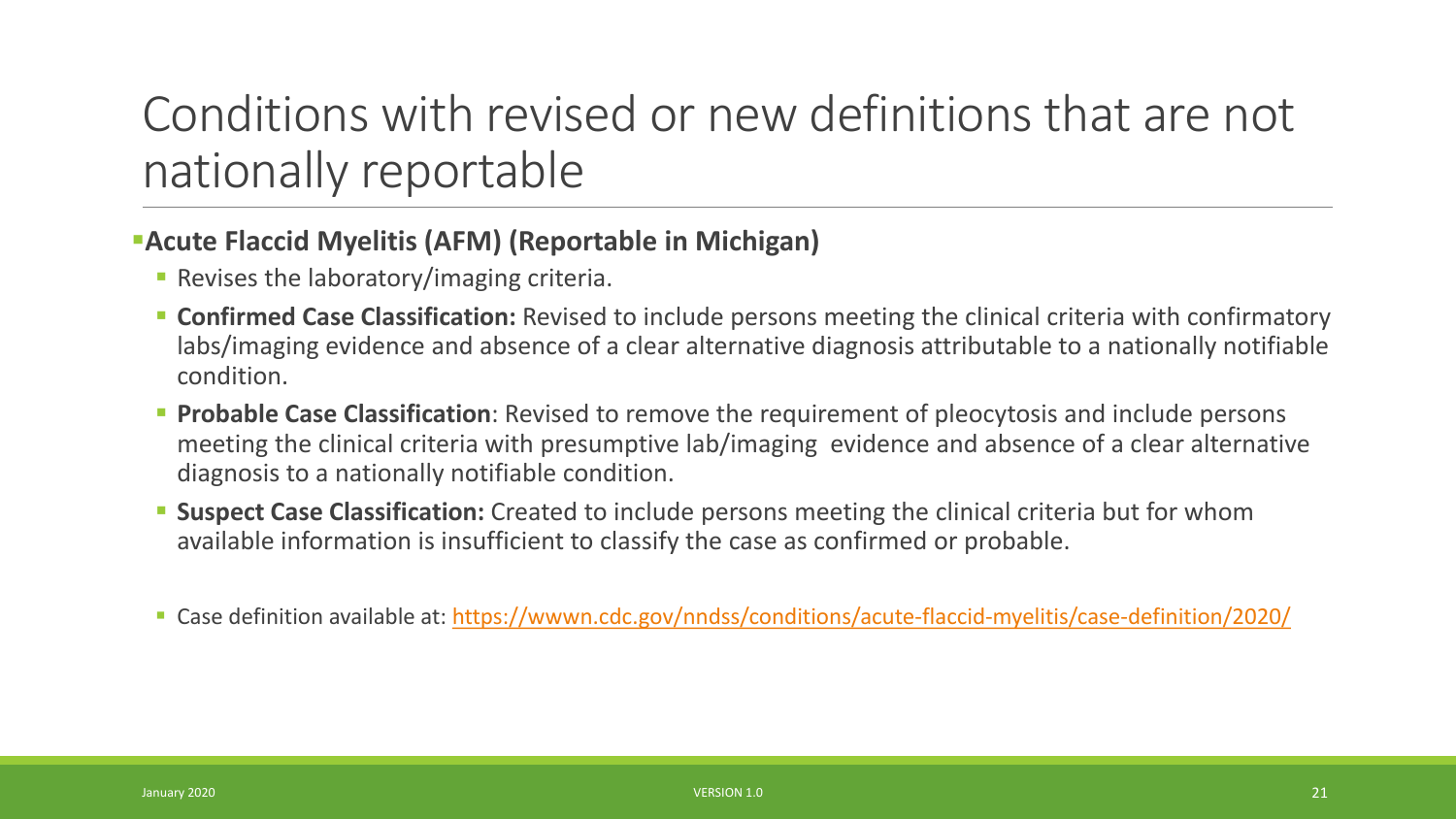### Conditions with revised or new definitions that are not nationally reportable

**Blastomycosis (Reportable in Michigan):** creation of a national case definition for blastomycosis

**Clinical Criteria:** Clinical presentation should include:

At least two of the following findings:

- Cough
- Fever or chills or night sweats
- Shortness of breath
- Poor appetite or weight loss
- Myalgia (muscle pain)
- Arthralgia (joint pain) or bone pain
- Fatigue

**OR** At least one of the following findings determined to be likely attributed to *Blastomyces* infection:

- Abnormal lung findings on chest imaging (e.g., pulmonary infiltrates, nodule, or mass-like lesions)
- Single or multiple skin lesions (often verrucous or ulcerated)
- Bone or joint abnormality (e.g., osteomyelitis, pathologic fracture)
- Meningitis, encephalitis, or focal brain lesion
- Abscess, granuloma, or lesion in other body system (e.g., genitourinary, ocular)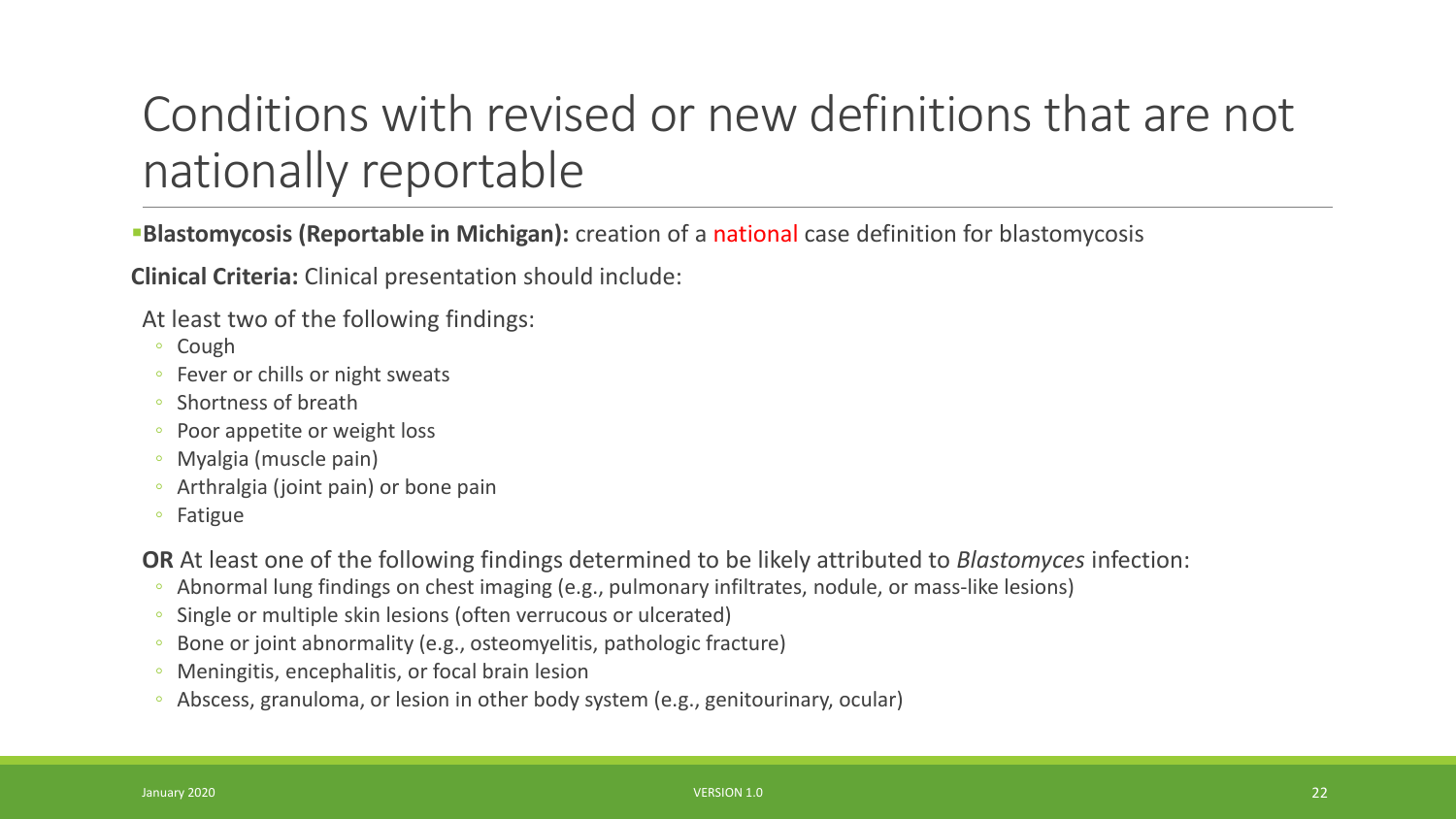

#### **Laboratory Criteria**

*Confirmatory laboratory evidence\*:* 

- Culture of *Blastomyces* spp. from a clinical specimen
- Identification of characteristic *Blastomyces* spp. yeast in tissue or body fluid by histopathology
- Identification of characteristic *Blastomyces* spp. yeast in tissue or body fluid by cytopathology (i.e., fungal smear)
- Demonstration of *Blastomyces*-specific nucleic acid or proteins in a clinical specimen or isolate using a validated molecular assay (e.g., Polymerase Chain Reaction (PCR), DNA Probe, Matrix-Assisted Laser Desorption/Ionization-Time Of Flight (MALDI-<br>TOF))

#### *Presumptive laboratory evidence\*:*

- Detection of *Blastomyces* antigen at or above the minimum level of quantification in serum, urine, or other body fluid by enzyme immunoassay (EIA) test\*\*
- Detection in serum of antibodies against *Blastomyces* by immunodiffusion

\*Additional details regarding diagnostic characteristics of laboratory methods used for diagnosis of blastomycosis are described in

 $*$ The EIA threshold is not set based on clinical or epidemiological data but rather to err on the side of specificity rather than sensitivity. Cross-reactivity is a known problem with the EIA antigen test, and cases known to be infected with another fungal infection should not be counted as blastomycosis cases. This cutoff is to be used in surveillance case definitions and not for making clinical decisions.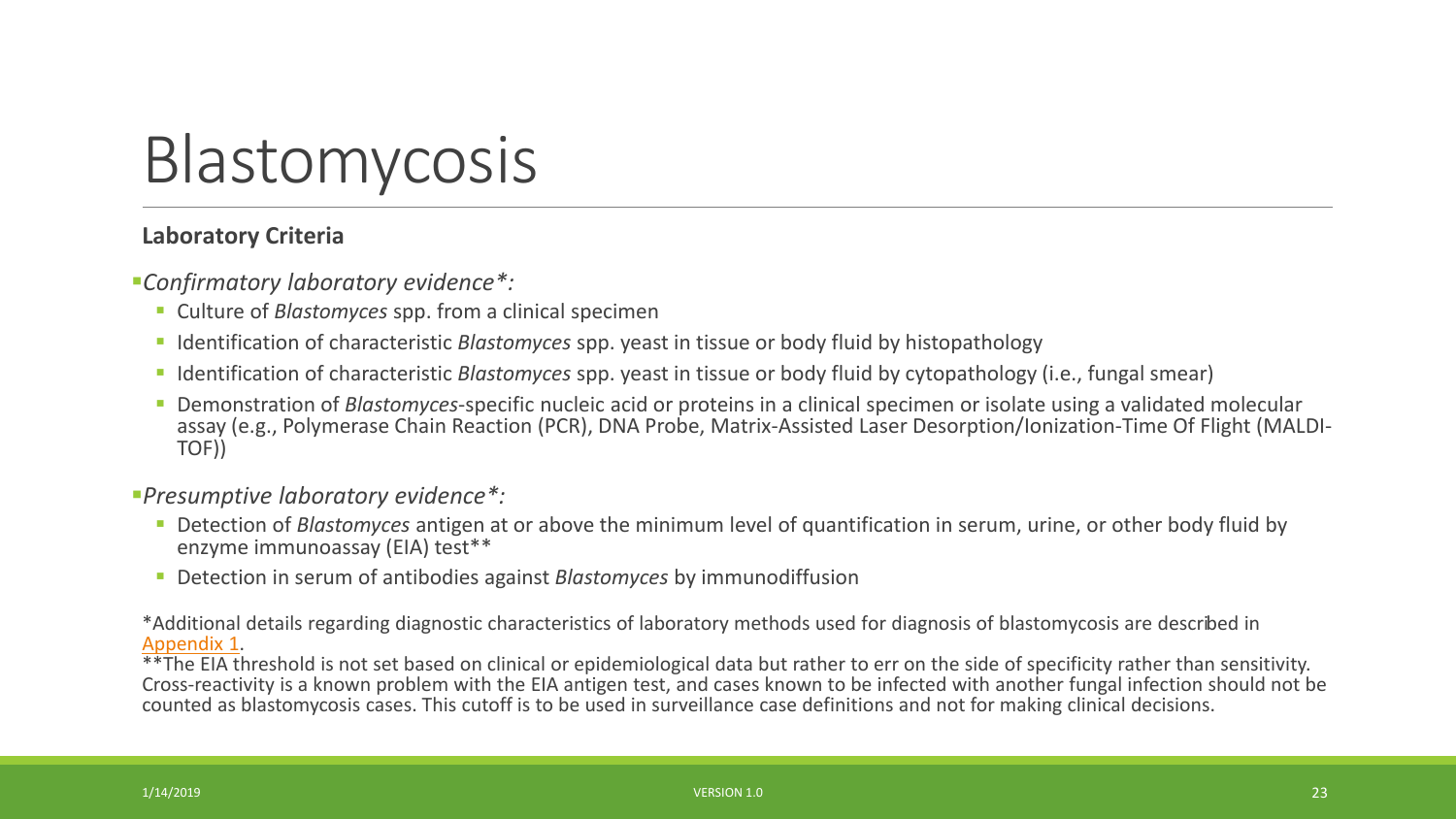

**Epidemiologic Linkage:** Epidemiologically linked (e.g., common environmental exposure, which may be suspected among family members, coworkers, friends, etc.) with a confirmed case.

**Criteria to Distinguish a New Case from an Existing Case:** a given person should be counted only once as a probable or confirmed case of blastomycosis despite repeated positive testing over time.

#### **Case Classification**

#### **Probable**

- A clinically compatible case that meets presumptive laboratory criteria\*, **OR**
- A clinically compatible case that does not meet laboratory criteria\* but is epidemiologically linked to a confirmed case, **OR**
- A case with confirmatory laboratory criteria but no clinical information available. \*Illness in a person with compelling evidence (e.g., culture, histopathology, seroconversion) of a different fungal infection, such as histoplasmosis or coccidioidomycosis, and meeting only non-confirmatory laboratory criteria for blastomycosis should not be counted as a case of blastomycosis since other fungal infections can cause false positive *Blastomyces* antigen and antibody test results.

**Confirmed:** A clinically compatible case that meets confirmatory laboratory criteria.

Case definition: <https://wwwn.cdc.gov/nndss/conditions/blastomycosis/case-definition/2020/>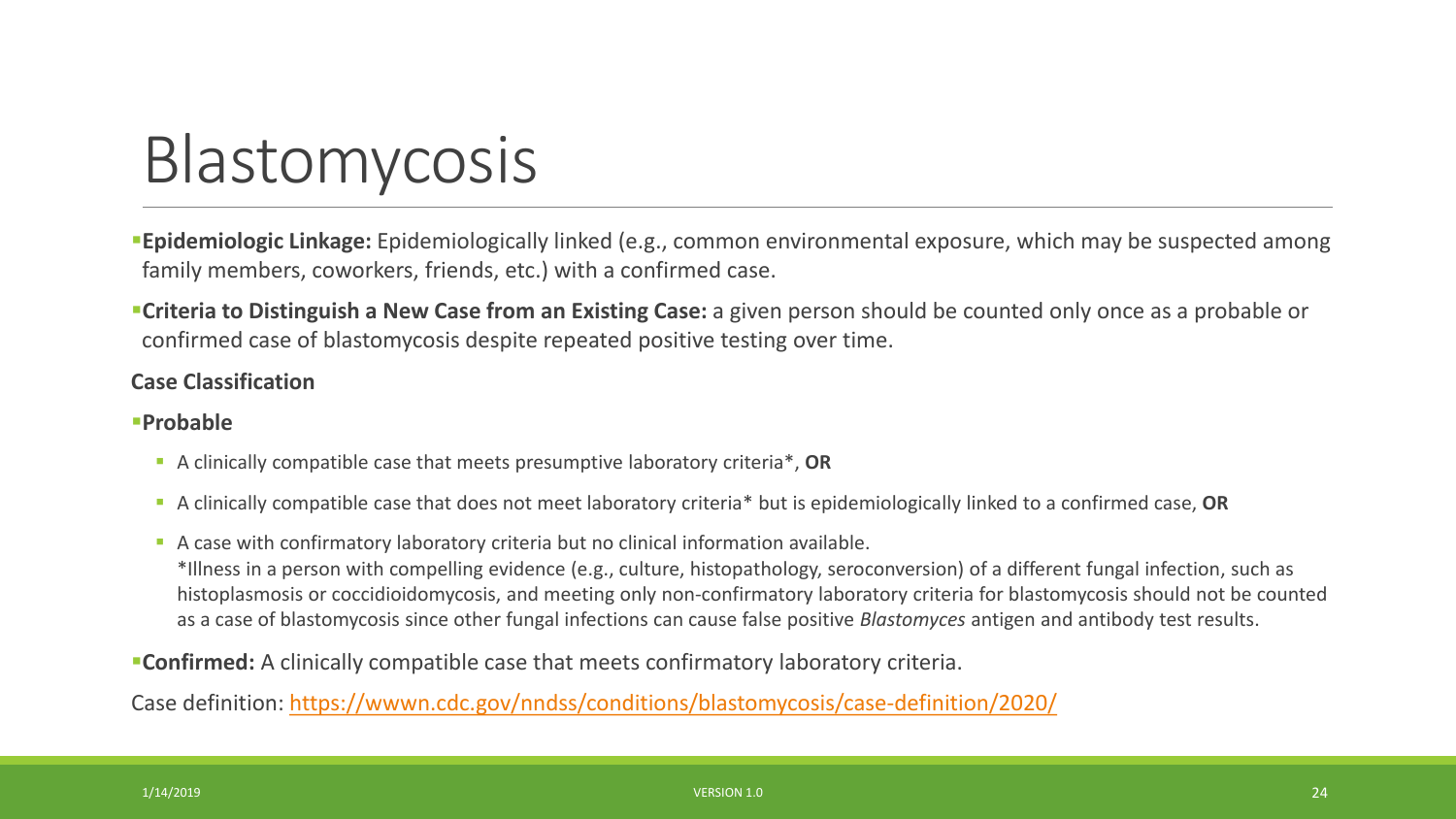## Modifications to the Michigan Reportable Disease List

**HIV** – Changed footnote (2) denoting that HIV lab results be reported to MDHHS electronically or by arrangement and that HIV case reports be reported to MDSS or by MDHHS Form 1355. Effective in March 2019, House Bill No. 6023 revised the timing of reporting for HIV laboratory results and case reports, removing the 7-day reporting rule. HIV should now be reported within 24 hours.

*Neisseria gonorrhoeae* **(Gonorrhea)**: added footnote (4), isolates from sterile sites only must be submitted to MDHHS Lansing Laboratory

*Yersinia enterocolitica* **(Yersiniosis):** added footnote (4), only isolates must be submitted to MDHHS Lansing Laboratory

**Legend –** (2): modified language to read "Report HIV lab results to MDHHS electronically/by arrangement & case reports to MDSS or by MDHHS Form 1355."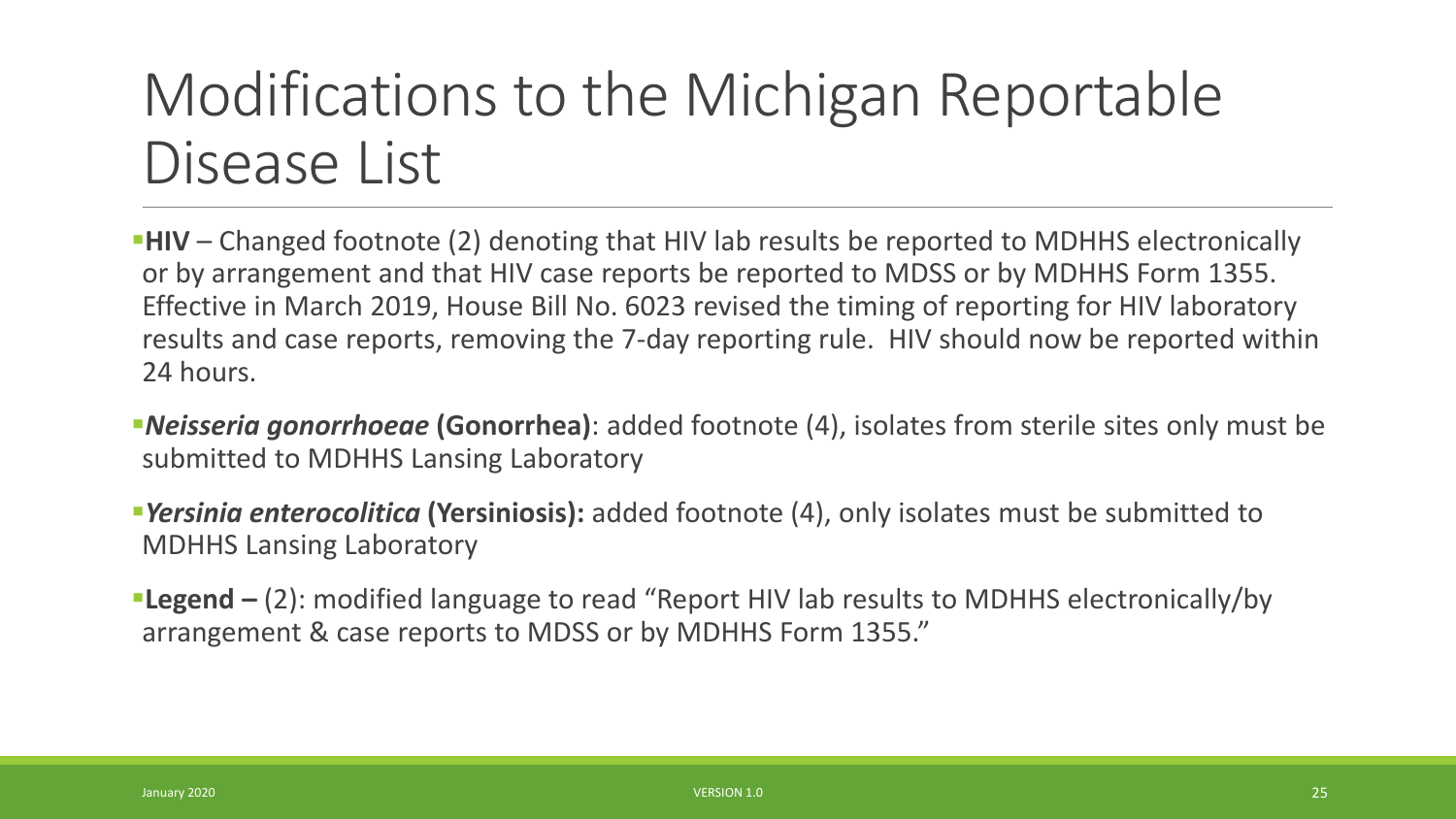# Modifications to the Brick Book

- Updated Reportable Disease Lists by Condition (page 6) and by Pathogen (page 11) to reflect 2020 changes described above
- Updated language regarding reporting for schools, daycares, and camps (page 3)
- Updated language regarding Michigan vaccine programs (page 9)
- Updated link to required vaccines for school or child care (page 10)
- Added *Neisseria gonorrhoeae* (isolate collected from a sterile site) and *Yersinia enterocolitica* (isolates only) to table of isolates or specimens that must be submitted to MDHHS Lansing Laboratory (page 14)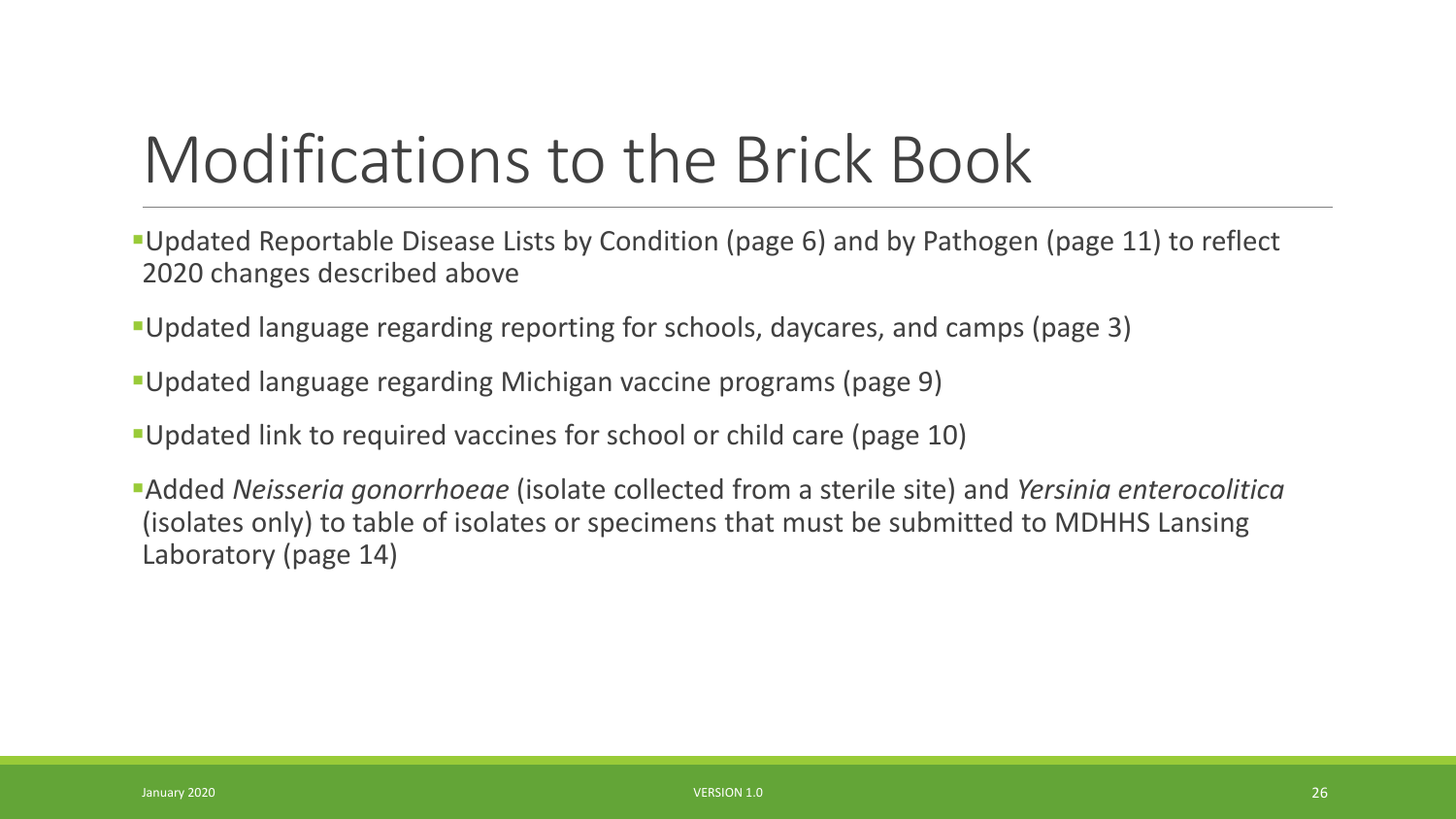# Michigan 2020 Updated Documents

Updated reportable disease lists (by pathogen and by condition), as well as the Healthcare Professional's Guide (Brick Book) are available for download at [www.michigan.gov/cdinfo](http://www.michigan.gov/cdinfo)